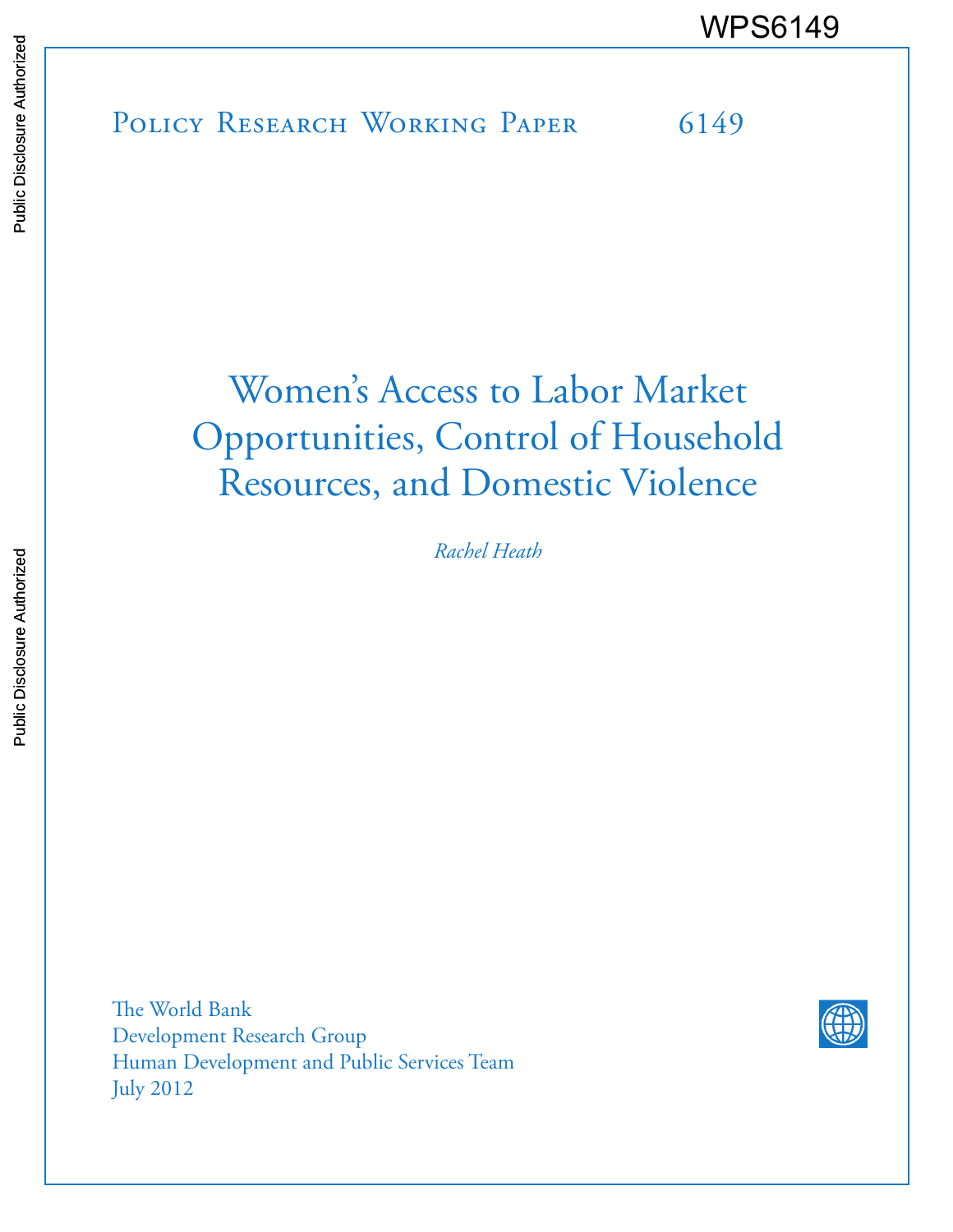#### **Abstract**

While there are many positive societal implications of increased female labor force opportunities, some theoretical models and empirical evidence suggest that working can increase a woman's risk of suffering domestic violence. Using a dataset collected in peri-urban Dhaka, this analysis documents a positive correlation between work and domestic violence. This correlation is only present among women with less education or who were younger at first marriage. These results are consistent with a theoretical model in which a woman with low bargaining power can face increased risk of domestic violence upon entering the labor force as a

husband seeks to counteract her increased bargaining power. By contrast, husbands of women who have higher baseline bargaining power cannot resort to domestic violence since their wives have the ability to leave violent marriages. These findings are inconsistent with the models of assortative matching in the marriage market, expressive violence, work in response to economic shocks, or underreporting of domestic violence. The results on age at marriage are also inconsistent with the implications of a reverse causality model in which women enter the labor force to escape violent situations at home, although the results on education are consistent with that story.

*The Policy Research Working Paper Series disseminates the findings of work in progress to encourage the exchange of ideas about development*  issues. An objective of the series is to get the findings out quickly, even if the presentations are less than fully polished. The papers carry the *names of the authors and should be cited accordingly. The findings, interpretations, and conclusions expressed in this paper are entirely those of the authors. They do not necessarily represent the views of the International Bank for Reconstruction and Development/World Bank and its affiliated organizations, or those of the Executive Directors of the World Bank or the governments they represent.*

This paper is a product of the Human Development and Public Services Team, Development Research Group. It is part of a larger effort by the World Bank to provide open access to its research and make a contribution to development policy discussions around the world. Policy Research Working Papers are also posted on the Web at http://econ.worldbank.org. The author may be contacted at rmheath@uw.edu.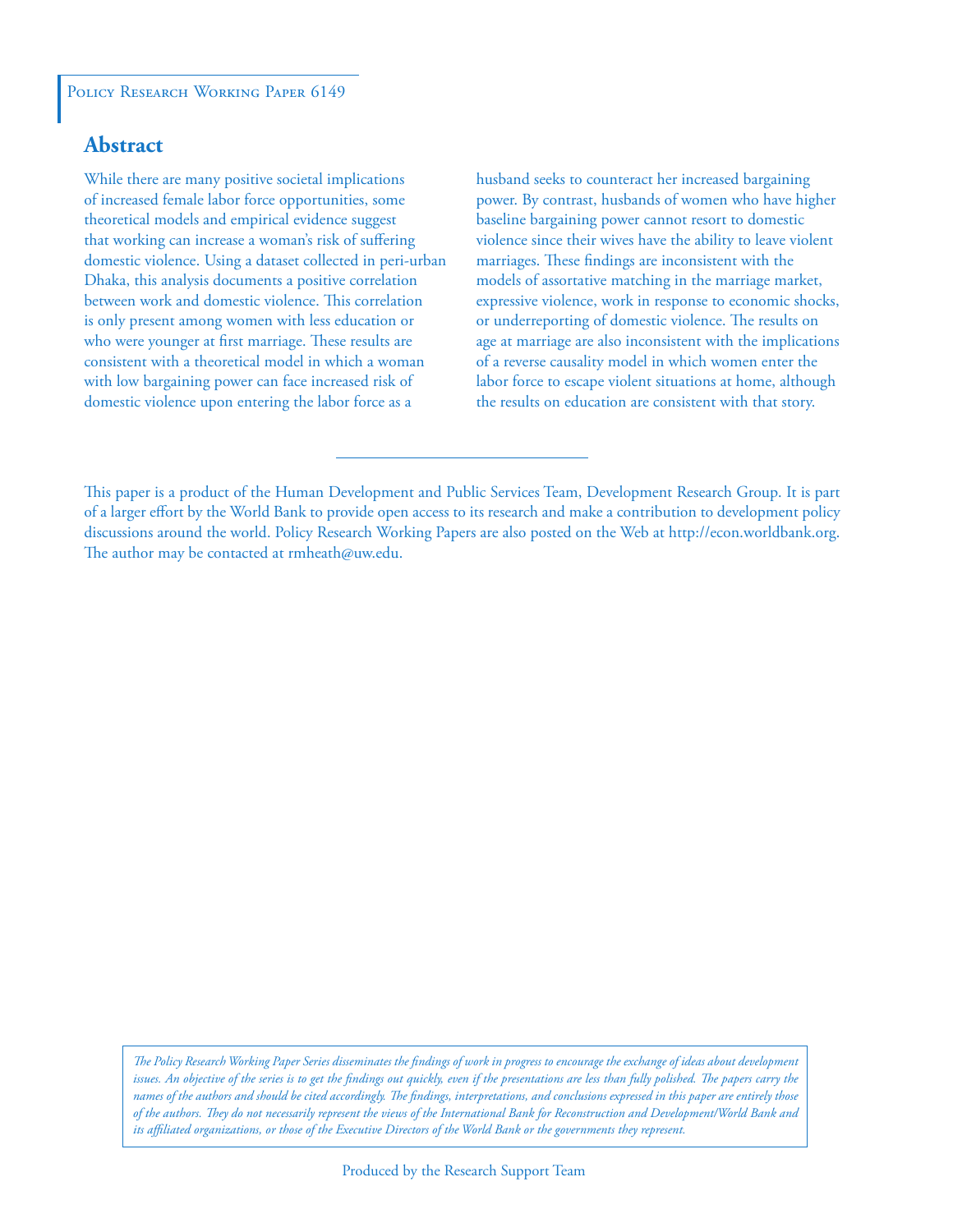## Women's Access to Labor Market Opportunities, Control of Household Resources, and Domestic Violence

Rachel Heath<sup>∗</sup>

JEL Classifications: O12, D13, J16 Keywords: domestic violence, female labor force participation, intra-household bargaining, Bangladesh

<sup>∗</sup>University of Washington Department of Economics and the World Bank (GEN); rmheath@uw.edu. I thank Elena Bardasi, John Giles, Gil Shapira, and Adam Wagstaff for helpful comments. The findings, interpretations and conclusions expressed in this paper are entirely those of the author, and do not necessarily represent the views of the World Bank, its Executive Directors, or the governments of the countries they represent.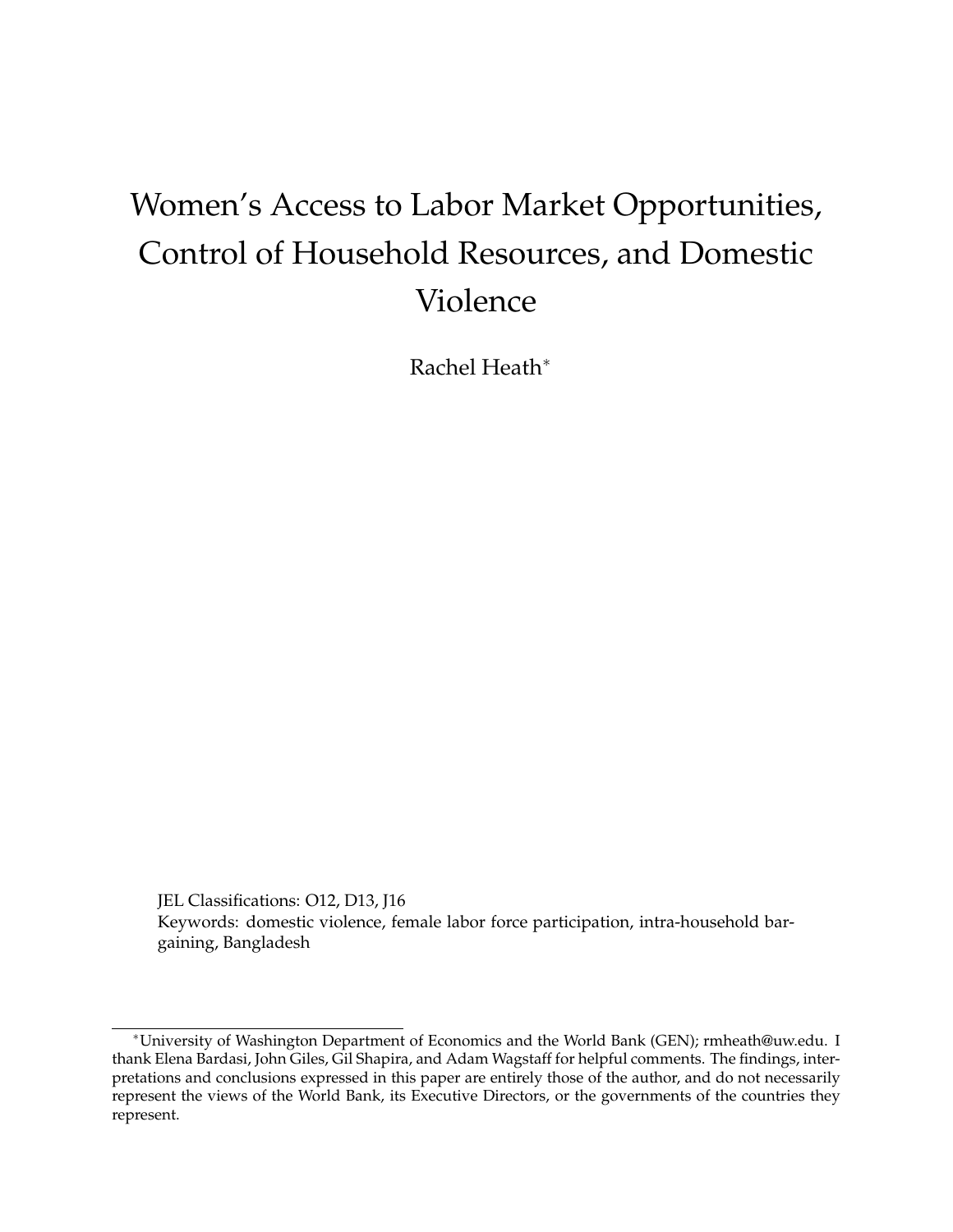## **1 Introduction**

Access to labor market opportunities is frequently believed to improve the lives of women. For instance, promoting women's access to economic opportunities is listed in the World Bank's 2012 World Development Report as one of its top five policy priorities in promoting gender equality. Indeed, there are both theoretical arguments and empirical evidence that females' access to labor market opportunities decreases early marriage and childbearing (Singh and Samara 1996; Jensen 2012) and improves women's bargaining power within the household (Blumberg and Coleman 1989; Dharmalingam and Morgan 1996; Rahman and Rao 2004; Anderson and Eswaran 2009; Majlesi 2011). Moreover, labor force opportunities can increase health and educational investments in children of mothers who work (Luke and Munshi 2011; Atkin 2009) or whose parents enroll them in school to improve their chances of gaining better jobs in the future (Oster and Millett 2010; Heath and Mobarak 2011).

However, labor force opportunities may also present unintended negative consequences in the lives of women who gain access to new resources, which may threaten a husband who prefers complete control over the household. In response, a husband may attempt to regain control over household resources through domestic violence. Theoretical household bargaining models show how a woman's access to economic opportunities can either decrease or increase violence, depending on her initial level of bargaining power (Tauchen et al. 1991; Eswaran and Malhotra 2011). A woman's outside option – the utility she would have if she left the marriage – is a key determinant of this bargaining power; a husband must ensure that her utility within the marriage is at least her outside option if he wants her to remain in the marriage. Female work opportunities increase a woman's bargaining power by providing women the option to earn their own income if they leave the marriage. $<sup>1</sup>$ </sup>

Specifically, in Eswaran and Malhotra's model, husbands inherently dislike inflicting violence, but may resort to doing so in order to influence the decision of the wife, who is assumed to make the decisions about household resource allocation. So a woman with a bad outside option will not face domestic violence, since she has to make decisions in accordance with a husband's preferences even absent the threat of domestic violence. However, if labor force participation increases her bargaining power sufficiently, she gains the ability to influence household decisions and thus may face domestic violence as her hus-

<sup>&</sup>lt;sup>1</sup>This argument does not require the assumption that women will live by themselves, which is still relatively rare in Bangladesh. Women's native families – or other relatives – may be more likely to accept a woman who has fled a marriage if she comes with earnings (Kibria et al. 1998; (Paul-Majumader and Begum, 2006).)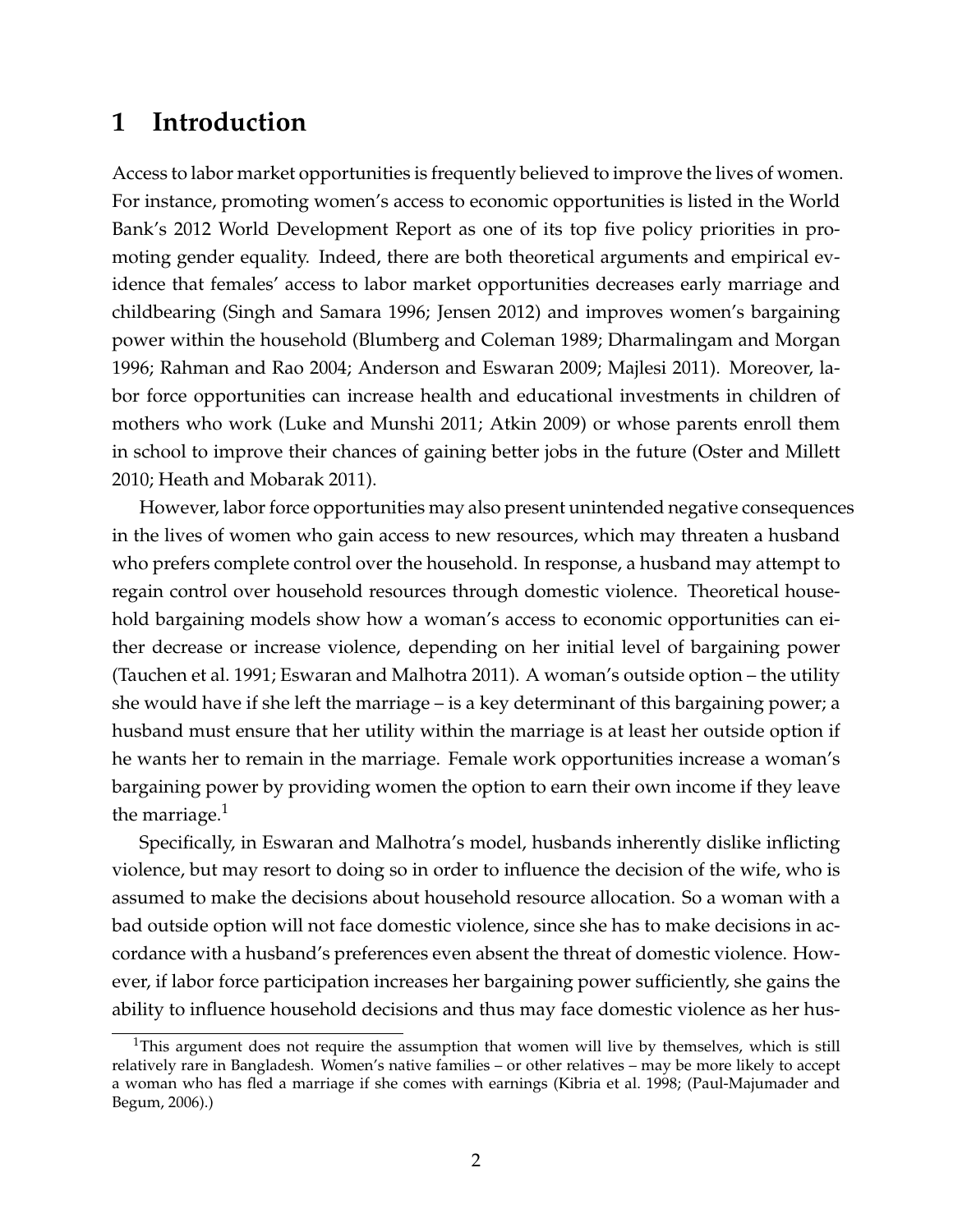band responds to this potential. By contrast, if a woman's bargaining power rises even higher, the husband must ensure that her happiness in the marriage remains above her outside option. So an increase in bargaining power for a woman who already has high bargaining power will be less likely to increase (and in fact, may even decrease) domestic violence, since she has the option to leave the marriage in response to domestic violence.

This paper looks for evidence for the heterogeneity implied by the Eswaran and Malhotra model,<sup>2</sup> by examining the relationship between a woman's labor force participation, variables that proxy her bargaining power before entering the labor force, and the incidence of domestic violence that she suffers. The setting is a peri-urban area of Bangladesh where many women work in garment factories. I find a descriptive relationship between these variables that is consistent with a model, such as that of Eswaran and Malhotra, in which a woman's bargaining power before entering the labor force is an important determinant of whether she faces domestic violence upon entering the labor force. Specifically, I find a positive correlation between labor force opportunities and domestic violence that disappears amongst women who are more educated or were older at first marriage.

These quantitative results are consistent with interviews conducted during fieldwork and other qualitative evidence from Bangladesh. Specifically, women described how receiving a salary allows them to feel more comfortable asserting a say in household decision-making but that this assertiveness can lead to conflicts, which might break down into violence. Kabeer (1997) points out that factory employment raises a woman's outside option which would allow her to flee bad conditions within a marriage. A nontrivial number of garment workers do actually leave bad situations (Sultan Ahmed and Bould, 2004), suggesting that this is a valid option. Furthermore, as would be predicted by a household bargaining model, Kabeer (1997) points out that the ability to leave improves a woman's treatment even if she does not actually leave. If less educated women – who do tend to earn less than non-educated women in Bangladesh (Pitt et al., 2010) – are less able to provide for themselves on their own, then they may not be able to translate work opportunities into less violence through the credible threat to leave.

I then look for evidence of mechanisms other than pre-work differences in women's bargaining power that may explain these results. However, I do not find evidence consistent with an assortative matching story in which higher status women (better educated or those with higher age at first marriage) attract more enlightened husbands, who do not resort to domestic violence to reassert control after a woman enters the labor force. Nei-

<sup>&</sup>lt;sup>2</sup>Eswaran and Malhotra present an indirect empirical test of the mechanism behind their model. They examine whether increases in domestic violence (instrumented by the woman's height or whether she is in breastfeeding) decreases her autonomy.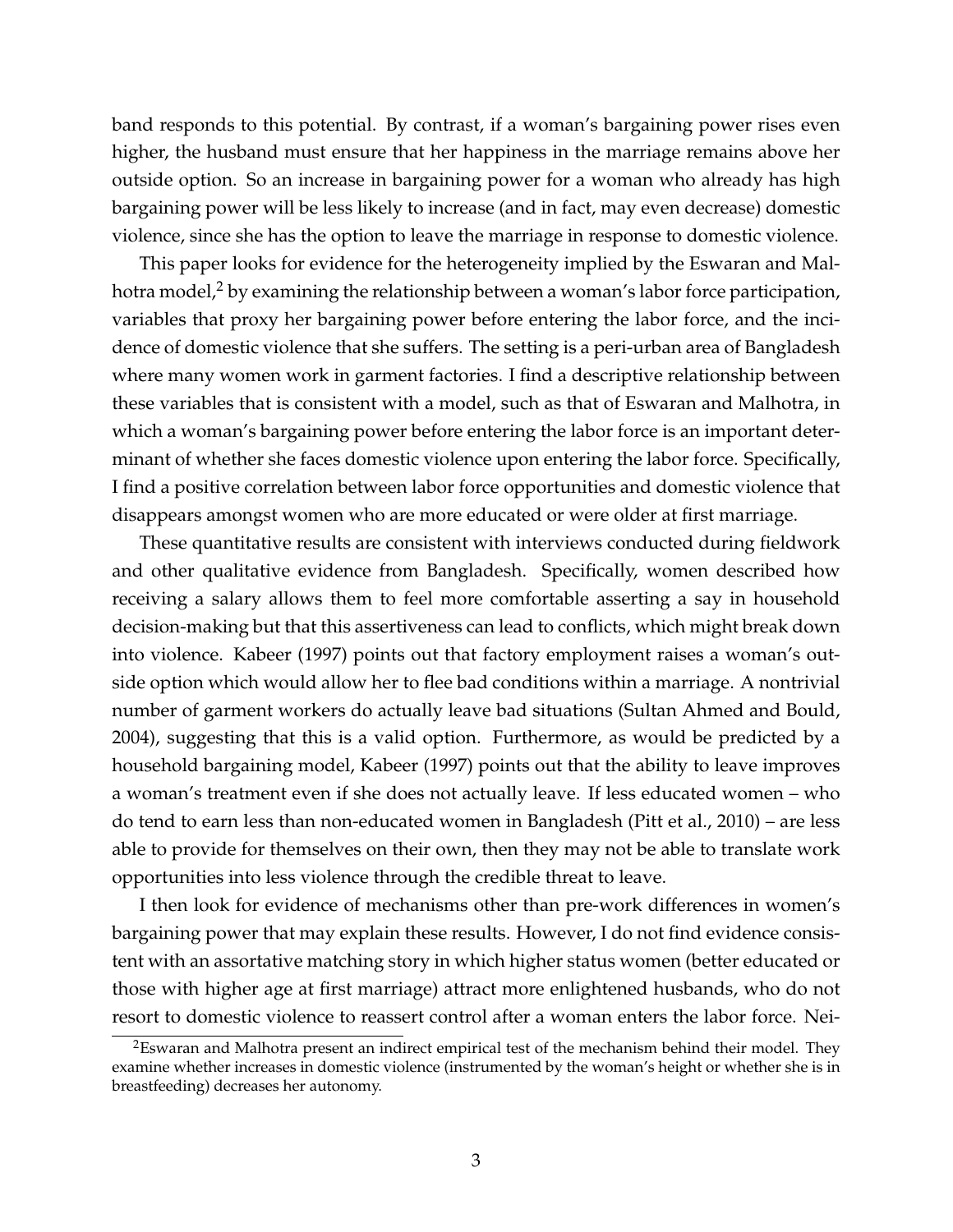ther do I find evidence consistent with a model in which lower status women tend to join the labor force in response to a negative economic shock, which might both frustrate her husband and incite domestic violence. Crucial to disentangling these stories is the fact that the data I collected contains both information on assets and income (including from agriculture and household enterprise) as well as measures of domestic violence, which are rare to have in the same data. Finally, while I find that the results for age at marriage are also inconsistent with a reverse causality story in which lower-status women enter the labor force in response to domestic violence, I cannot rule out this possibility for less educated women.

Previous literature has not focused on the heterogeneous relationship between labor force entry and domestic violence based on a woman's characteristics upon entering the labor force. This heterogeneity is important in the Bangladeshi context studied. For instance, the relationship between age at first marriage and domestic violence in the entire sample of women is driven by the much stronger relationship between age at first marriage and domestic violence among women who work; there is a small and only borderline statistically significant relationship between age at marriage and domestic violence among women who do not work. Knowledge of this heterogeneity is important to policymakers who would like to target which working women are particularly likely to suffer domestic violence. Additionally, these results can help explain how studies in various settings have found both positive, negative, and zero correlation between domestic violence and women's labor force participation, suggesting that it depends on the baseline level of bargaining power of women in a particular population. Finally, the bargaining model which is consistent with the results in the paper suggests that while raising women's bargaining power high enough can allow her to escape domestic violence, increased bargaining power among women who have low baseline bargaining power may increase domestic violence. Policymakers should consider this possibility when designing programs meant to improve women's access to the labor force or empowerment more generally.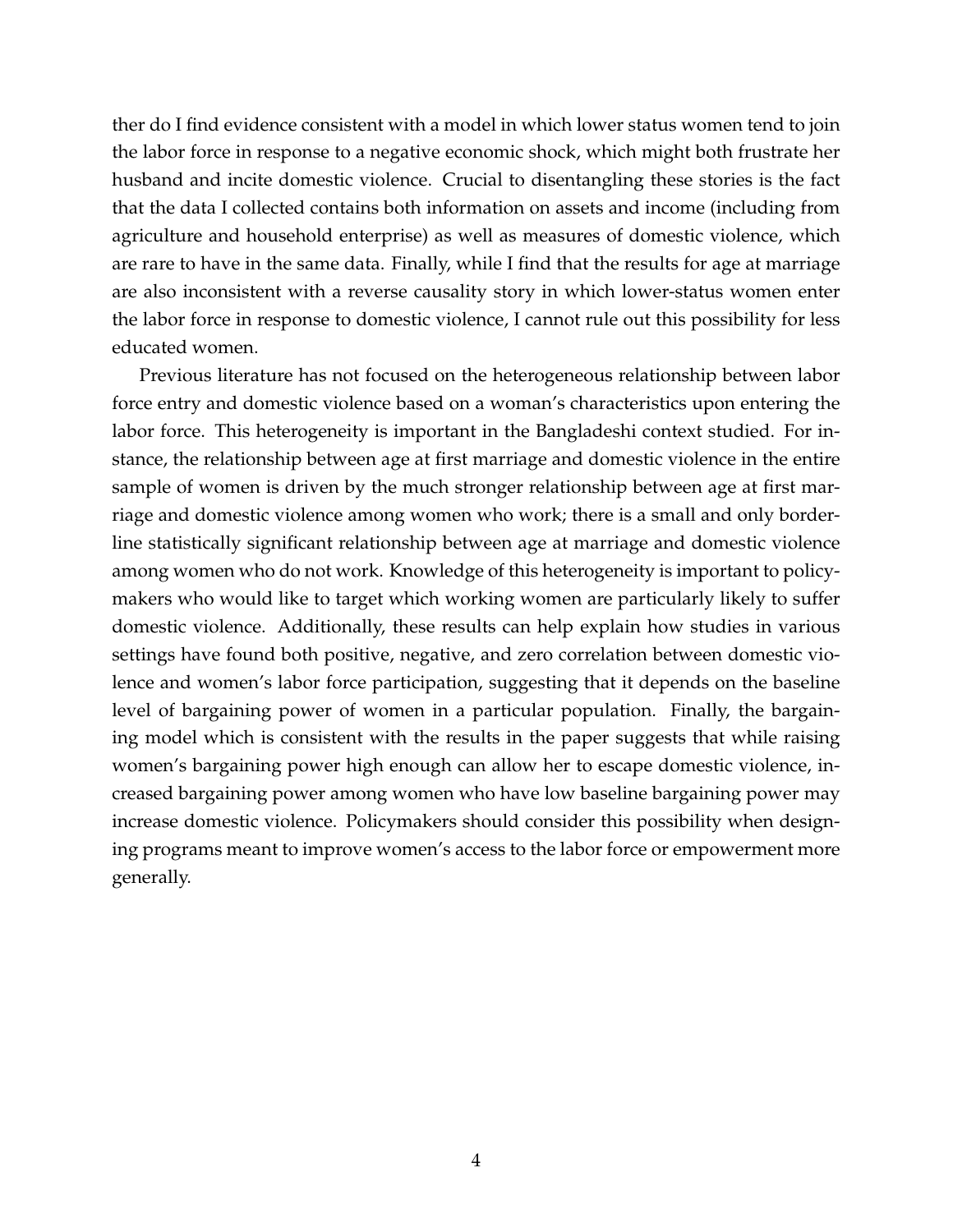## **2 Previous Literature on Women's Labor Force Opportunities and Domestic Violence**

#### **2.1 Theories of the Causes of Domestic Violence**

There is a large theoretical and empirical social science literature on women's economic activities and domestic violence. Theories of domestic violence can roughly be categorized into instrumental violence theories, in which domestic violence is a tool used by men to control household resources or the behavior of its members, and expressive violence theories, in which violence serves a direct purpose such as relieving frustration.

Many expressive violence theories posit that domestic violence occurs as "backlash" when a newly economically empowered female threatens a man's identity as the most powerful member of the household. While it is difficult to specify precise models of behavior in this context – unlike in instrumental theories the violence is not serving a well-defined strategic purpose – proponents of backlash theories do emphasize that the violence a women faces after an improvement in her economic opportunities can actually increase if her status rises too high relative to her husband. That is, a husband who feels less economically empowered than his wife may resort to violence to reassert a sense of power. For instance, Macmillan and Gartner (1999) find in Canada that labor force participation decreases domestic violence when a woman's partner is employed but increases it when he is unemployed. Jewkes (2002) points out that large differences in occupational status and education levels between spouses also lead to domestic violence in various contexts, consistent with a backlash story.

Instrumental violence theories tend to begin with a model of intra-household bargaining over resources. Unlike expressive theories, the husband does not benefit from the violence itself, and in fact may is often modelled as receiving disutility from violence (Bloch and Rao 2002; Bobonis et al. 2009; Eswaran and Malhotra 2011). However, he is still willing to engage in this costly violence if it can be used to obtain resources or influence household decision-making. In Bloch and Rao (2002), for instance, a husband may use violence to try to extract transfers from his wife's parents. In Eswaran and Malhotra (2011), a wife is the decision-maker on household resource allocation; a husband imposes violence on a wife whose allocation differs from his preferred allocation.

In instrumental violence models, as with all household bargaining models, the outside option of household members is a crucial determinant of bargaining power and thus of the actions that members take in the household bargaining context. Therefore, if a woman's outside option improves, her situation within the household can improve as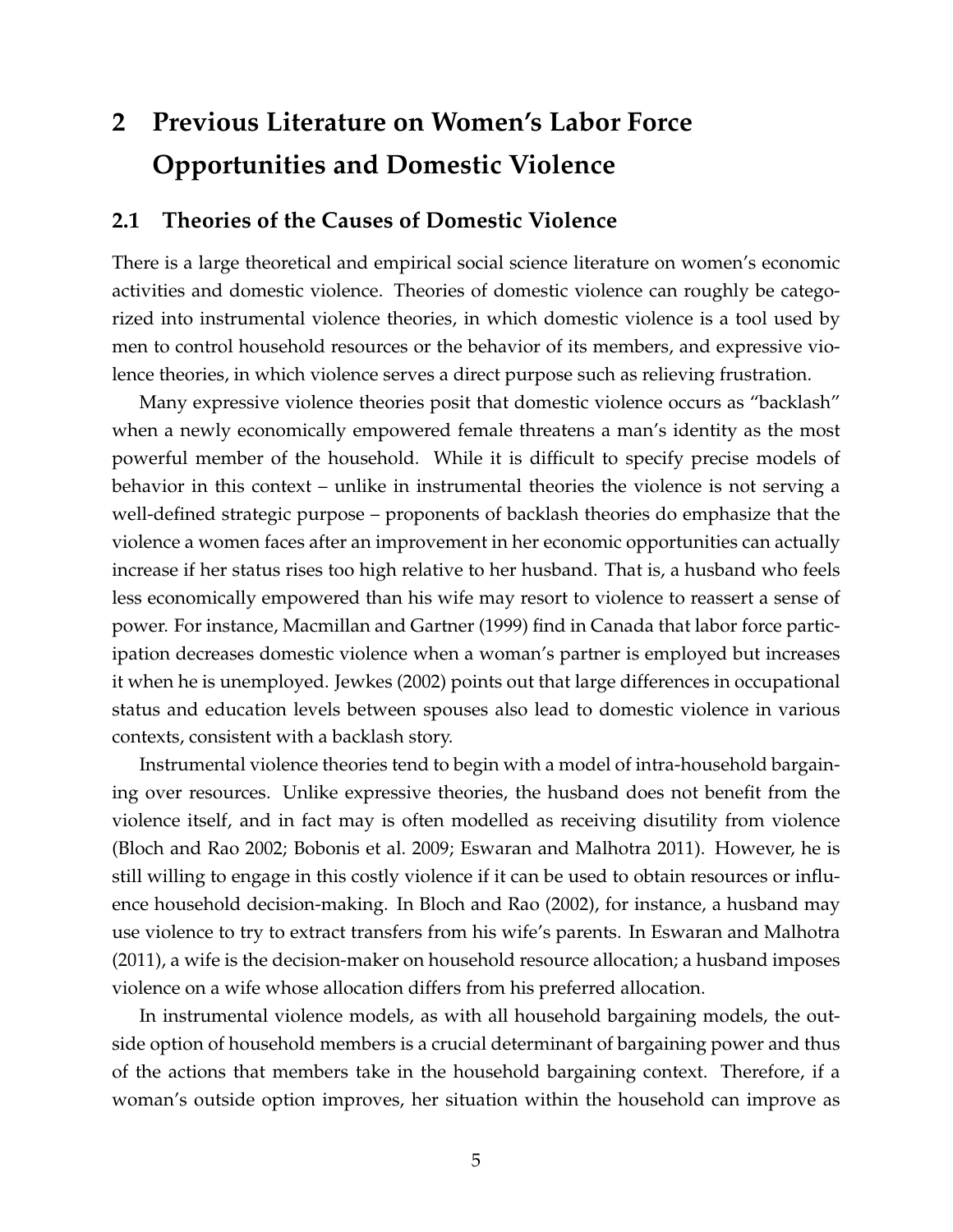she is better able to leave if she is treated poorly (Aizer, 2010). However, women who face very low baseline bargaining power may not realistically be able to leave a marriage. In this case, in the model of Eswaran and Malhotra (2011), a woman can actually face higher risk of domestic violence after her bargaining power increases, as her husband seeks to prevent her from asserting control over household resource allocation.

#### **2.2 Empirical Evidence on the Causes of Domestic Violence**

Empirical tests of these theories have examined the effect of several distinct types of income directed toward females: conditional and unconditional cash transfers, microfinance, and labor force opportunities. Since cash transfer programs or microfinance interventions are often randomized or implemented in ways that allow program evaluation via natural experiments, they provide invaluable information on the causal impact of a money given to a woman on domestic violence and important dimensions of heterogeneity of these effects.

There that is no conclusive direction of the overall effect of cash transfer programs, which have become especially common in middle income countries, on domestic violence, but that there are important dimensions of heterogeneity. Bobonis et al. (2009) use data collected two and six years after the Oportunidades conditional cash transfer program in Mexico to show that the program decreased the incidence of domestic violence suffered by women but increased the number of violent threats they receive from their husbands, consistent with an instrumental violence model in which the husband uses violence as a tool to regain control over household income after the wife's outside option increases. These effects fade, however, by five to nine years after the implementation (Bobonis and Castro, 2010). Angelucci (2008) point out an important source of heterogeneity in these average effects: Oportunidades increased domestic violence in husbands who hold traditional gender roles, suggesting that the increased income in the hands of their wife threatens their identity. Perova (2010) also finds a reduction in domestic violence from a conditional cash transfer program in Peru.

Since conditional cash transfer programs typically have health components, their effects on domestic violence could either be due to income effects or contact with health facilities required by the conditionality of the programs.<sup>3</sup> Fernald and Hidrobo (2011) are able to isolate the effects of an income transfer to mothers by evaluating the effects of an unconditional cash transfer program in Ecuador. They find that the transfer decreases

<sup>&</sup>lt;sup>3</sup>For instance, even though providing resources to domestic violence victims are not typically an explicit goal of CCT requiring visits to health facilities, if health care providers suspect a woman is being abused, they may seek to help the women when she brings her chidren in for check-ups.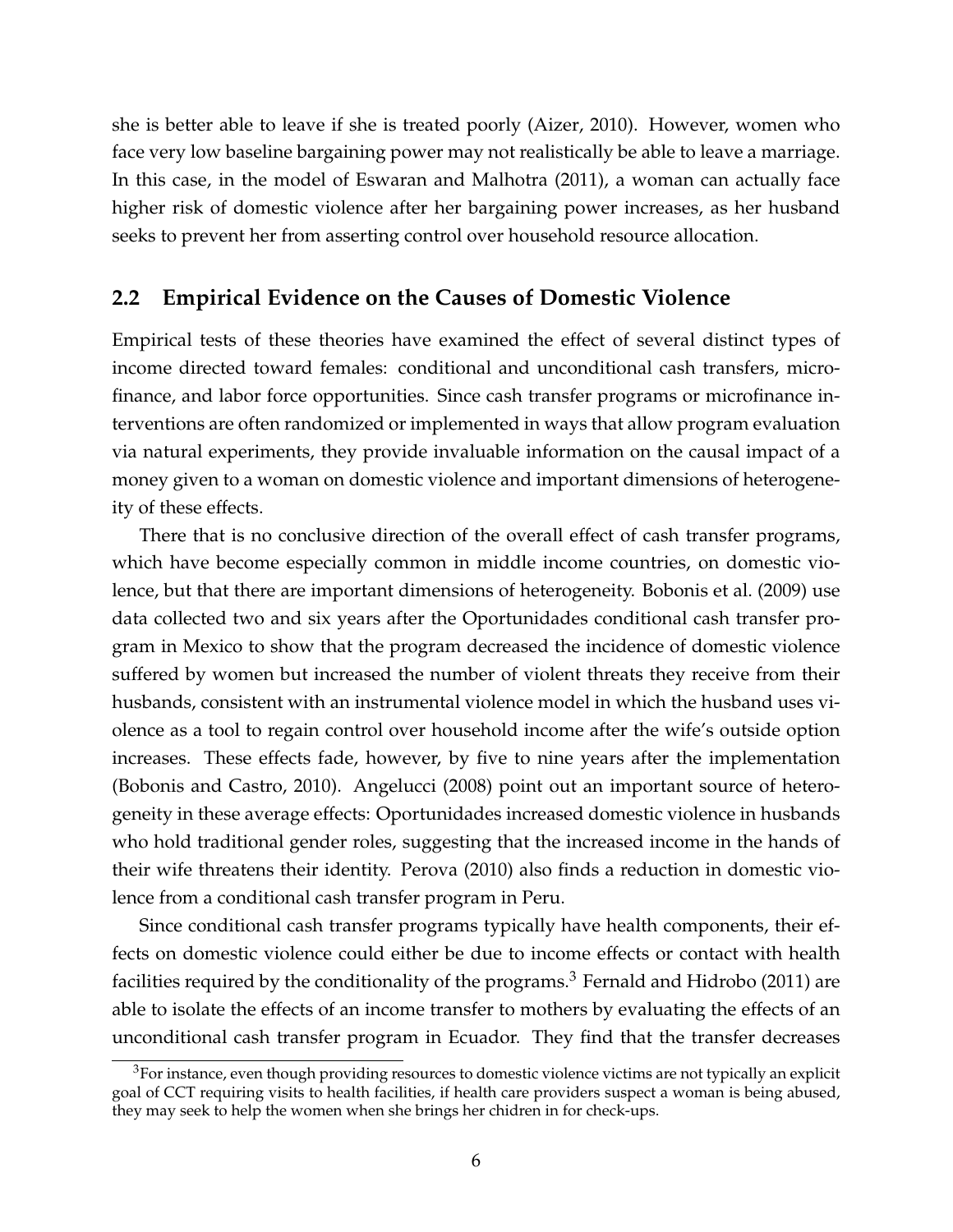domestic violence in households in which the woman has more than primary education but increases domestic violence in households where the woman has less than primary education, if she has more than her partner.

Other research which has focused on the impact of microfinance on domestic violence has typically not found statistically significant average effects, though as in the studies of cash transfers there are important heterogenous effects among subgroups. Kim et al. (2009) found that a randomly allocated microfinance intervention in South Africa improved women's economic standing but did not decrease domestic violence; although a treatment group that received microfinance combined with gender/HIV training curriculum did suffer less domestic violence. Ferrari and Iyengar (2010) found that a microfinance program in Burundi increased women's reported empowerment but did not affect domestic violence.

Several studies have examined the relationship between domestic violence and microfinance using observational data from Bangladesh. Two studies find a negative correlation between microfinance participation and domestic violence (Bates et al. 2004; Schuler et al. 1996); another finds an overall zero correlation (Ahmed, 2011). An interesting pattern of heterogeneity with respect to time in the program yields the zero average effect in Ahmed (2011). He argues that empowerment programs increase domestic violence in the short run as the household adjusts to the newly empowered women, but decrease domestic violence in the long run as women are able to use their newly improved economic status to demand less violence within the household. Koenig et al. (2003) also find that the effect of participation in a credit group increased the chance of her facing domestic violence in conservative villages but decreased her risk in relatively more liberal villages.

#### **2.3 Work versus Transfers**

While these results contribute to an understanding of the relationship between intrahousehold bargaining and domestic violence, there are several reasons why a woman's labor force participation may impact domestic violence differently from money received in a cash transfer or microfinance program. First, the sample of women choose to participate in the "treatment" is different. While cash transfers typically are available to all women or mothers who are poor enough to qualify, the decision to join the labor force is affected by characteristics of the woman and community, which might interact with her status within the home.

There are also differences in the way in which receiving a transfer or a loan, compared to a paycheck, changes the household's resource endowments between the husband and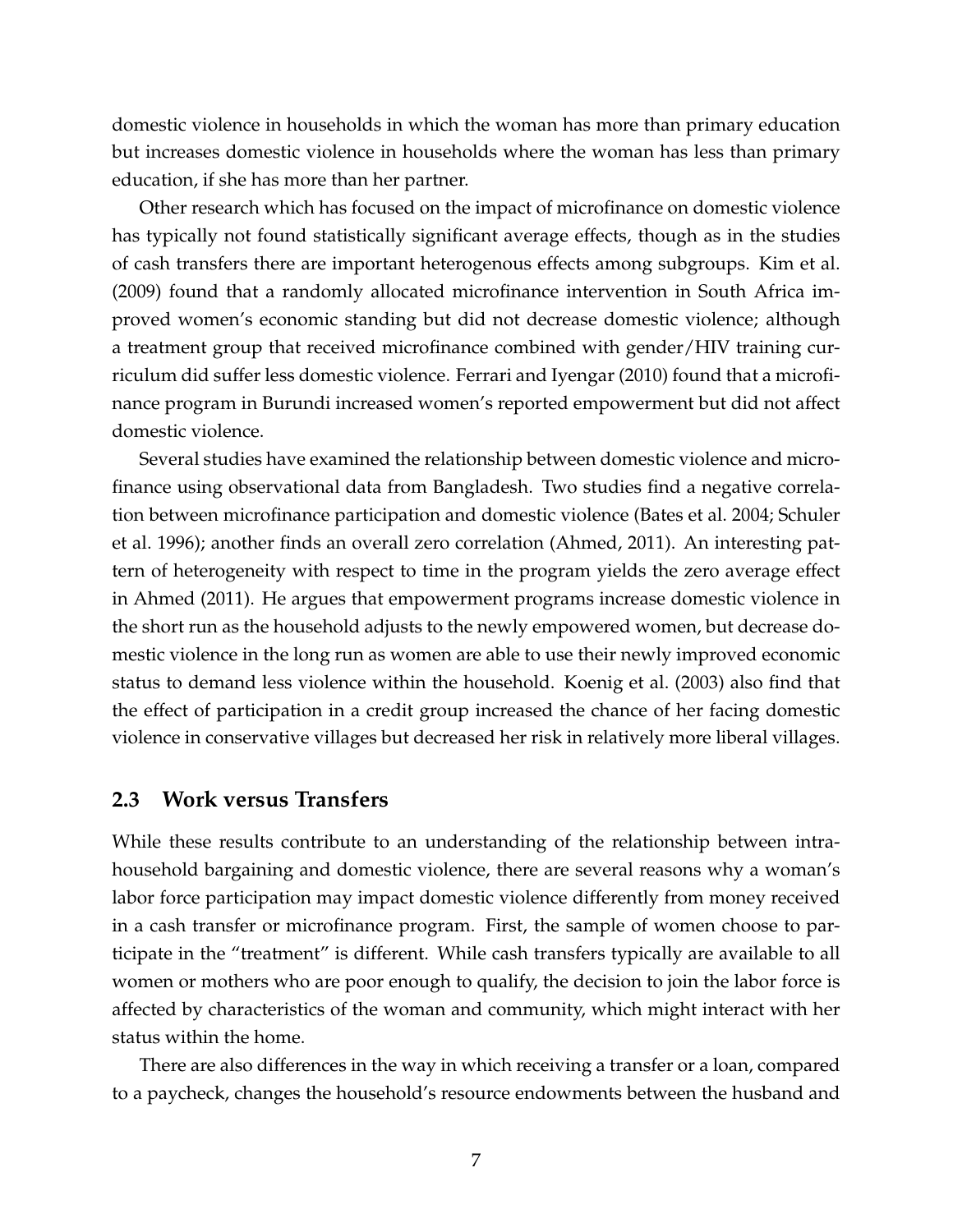wife. Work clearly takes up a woman's time, which may affect her ability to engage in household activities. If the husband prefers that she spend more time on these actitives, he may try to change her behavior using violence. Violence may also affect a woman's work ability, which a husband who is behaving rationally would take into account.

Income from a woman's work also changes the bargaining framework of the intrahousehold bargaining. The amount of a transfers in a cash transfer program is often wellknown public knowledge; by contrast, wives sometimes keep the amount of their salary or bonus hidden from their husband. A husband who suspects this is occurring may resort to violence to compel his wife to reveal this information. Additionally, the time horizon of the cash inflow differs in work versus cash transfer or microfinance programs, depending on the participants' perception of the duration of the program and perceived ability to repay.

Finally, work may have different psychological effects on both the husband and wife, compared to a cash transfer or microfinance program. Work exposes a woman to a different environment than her home, which may affect her perceptions of the acceptability of domestic violence or her information about places to seek help. While cash transfers and microfinance programs also compel a woman to leave the home in order to receive benefits, the duration of time spent is still shorter than at a job. Income received from a woman's work may also have different impacts on the husband, who could perceive transfer income as from the government rather than the woman and thus less of a threat to his identity.

Because of these potential reasons why work opportunities may affect women's incidence of domestic violence differently from transfers or microfinance programs, researchers have explored the relationship between employment and domestic violence, even though it is more difficult causally identify the effects of work opportunities, which are rarely randomized. One notable exception is Hjort and Villanger (2011), who worked with a flower firm in Ethiopia willing to randomize job offers and found that a job caused a statistically significant 13 percent increase the amount of physical violence a woman suffers.

In the U. S. context, Aizer (2010) examines the male-female wage gap, rather than female labor force participation, and finds that increases in relative female wages due to plausibly exogenous changes in labor demand decrease domestic violence. Aizer (2010) may have found opposite effects from Hjort and Villanger (2011) because of differences in baseline bargaining power, as suggested by Eswaran and Malhotra (2011). Namely, women in the U.S. have higher bargaining power absent labor force opportunities, so their reservation utility would be binding and an increase in reservation utility would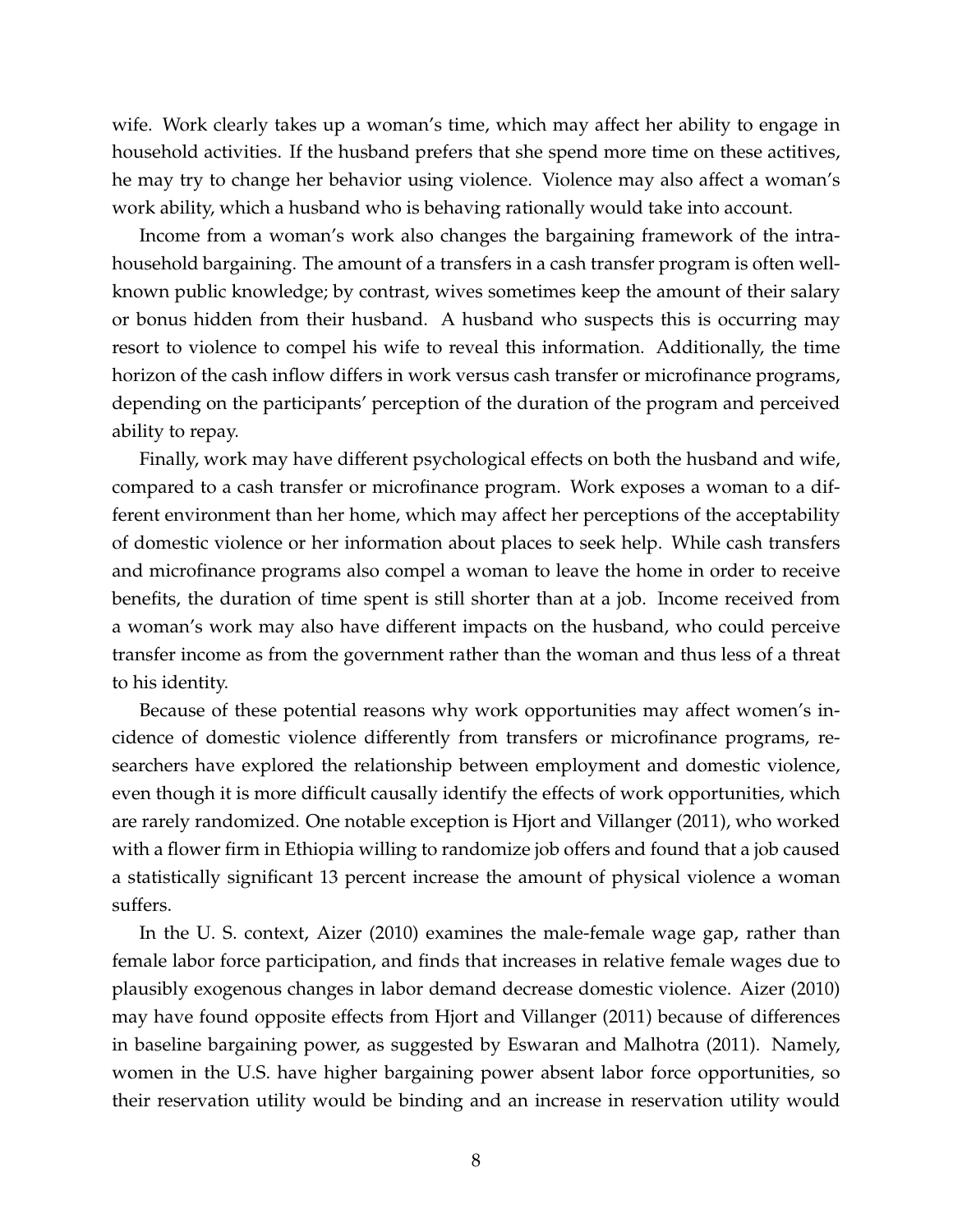decrease domestic violence to keep a woman from leaving the relationship. Other studies show mixed results on the correlation between labor force opportunities and domestic violence (Vyas and Watts, 2009).<sup>4</sup>

This paper looks for evidence of this heterogeneity within a peri-urban population in Bangladesh that is particularly diverse in population and job characteristics. While I will not be able to provide causal impacts of work opportunities, I can take advantage of detailed household survey data to explore the validity of potential stories – both causal and non-causal – that could explain the observed descriptive relationship between domestic violence, household bargaining, and work.

## **3 Empirical Strategy**

#### **3.1 Data**

The data for this paper come from a survey of 1395 households outside of Dhaka, Bangladesh that I conducted, along with Mushfiq Mobarak. The survey took place from August to October, 2009. The sampling frame of the survey was every household $^5$  in 60 villages located in four subdistricts (Savar and Dhamrai in Dhaka District; Gazipur Sadar and Kaliakur in the Gazipur District). On average, each village has 1782 people living in 465 households. These villages are close to Dhaka but not within the city; the average reported travel time into Dhaka is 30 minutes.

This area is a heavy garment-producing area: 34 percent of sampled women between the ages of 18 and 35 work in the garment industry. Unlike garment factories within cities, though, the factories in which survey respondents work tend not to have dormitories. Instead, garment workers commute (commuting an average of 18 minutes one-way) to factories but live in standard household arrangements. Many households are migrants from other districts of Bangladesh<sup>6</sup>; only 34.1 percent of male household heads and 11.2 percent of female household heads were born in the village in which they are now residing.

<sup>4</sup>Specifically, as detailed by Vyas and Watt, the correlation between work and domestic violence is positive and significant in Peru (Flake, 2005) and Iran (Kishor and Johnson, 2004), negative and significant in Egypt (Kishor and Johnson, 2004), varies depending on the type of employment in India (Panda and Agarwal, 2005), and varies by location in Bangladesh (Naved and Persson, 2005). No correlation was found in studies in Haiti, the Philipines, Zambia, or Cambodia (Kishor and Johnson, 2004).

<sup>5</sup>The actual unit sampled was the *bari*, an extended family compound, because one of the other purposes of the data was the study of social interactions between extended families in the garment industry. Additionally, households with garment workers, consanguineous marriages, or women born between 1975 and 1980 were oversampled. For details of the sampling strategy, see Heath (2011).

<sup>&</sup>lt;sup>6</sup>Only 6 of the 1395 household heads were born abroad.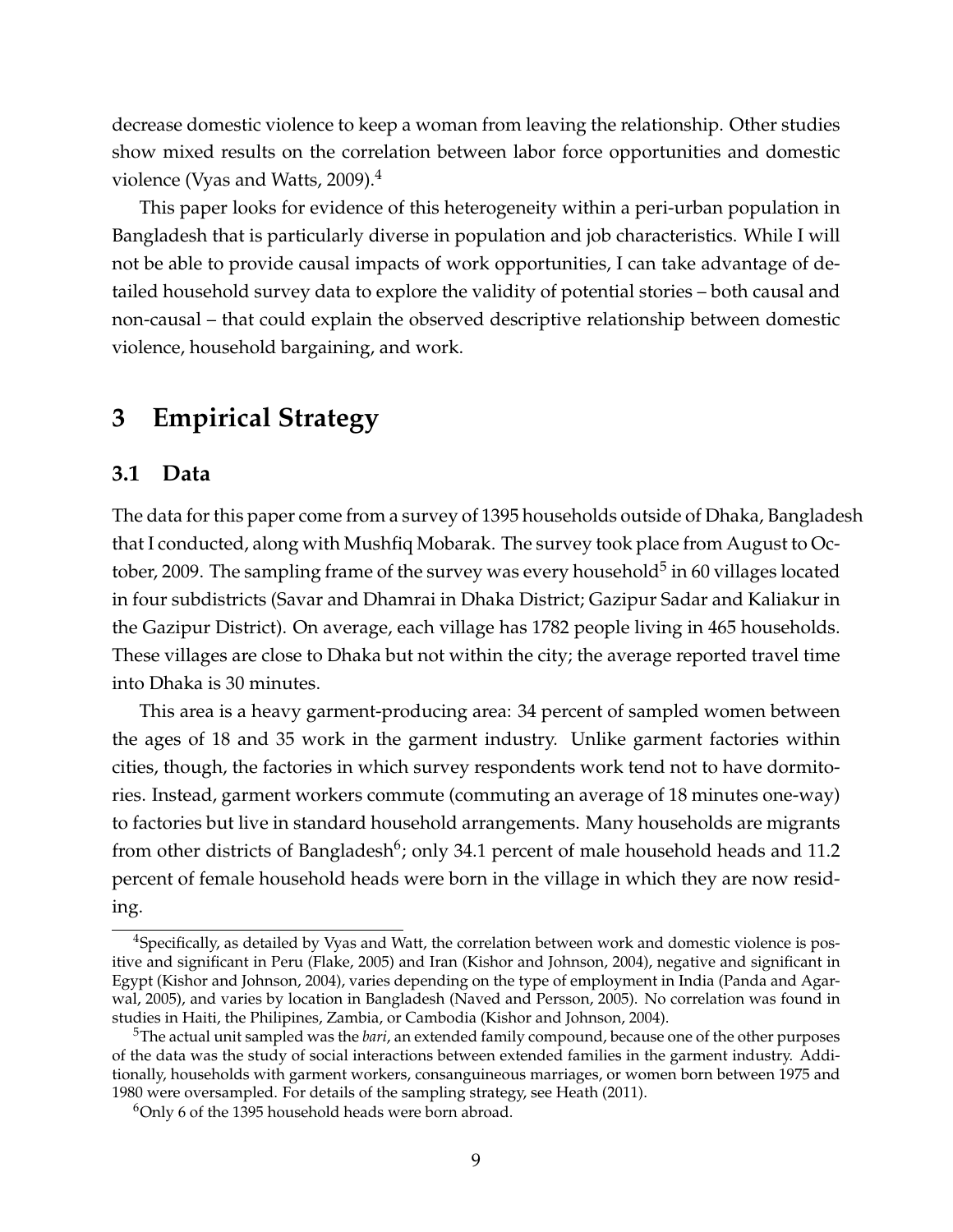Table 1 provide summary statistics of married women in the data, broken down by whether they are currently working outside the home. Since working women are on average younger (27.7 years old) than nonworking women (who are on average 34.1 years old), I also display the difference in means (worker vs. nonworkers) after controlling for age. Taking into account these age differences is important. For instance, while women who work on average have more 0.7 years more education than those who do not, a woman who works has on average 0.4 years less education than a woman of the same age who does not work. Despite less education, women who work have a marginally higher age at marriage, fewer children, and a smaller age difference between husband and wife, relative to nonworkers. The houses of working women are also more likely to have a cement floor. Finally, women who work are considerably more likely to be migrants than nonworkers.

Table 1 also reports variables that reflect the women's status within the home. While it is unsurprising that women workers leave the household compound (bari) much more often than workers due to their work schedules, they also report a greater say in household decisions and a smaller likelihood of needing a husband's permission to buy something for themselves. However, women workers are no less likely than nonworkers to say that it is ever justified for a husband to beat his wife and actually 4.7 percentage points more likely to have ever been beaten in their life than a woman of the same age who does not work ( $P = 0.109$ ). The empirical evidence in this paper will further investigate why women who work report control over household resources but do not seem to be able to translate this higher bargaining power over income into reductions in the violence that they face.

Table 2 provides summary statistics of the nature of the work done by women who participate in the labor force. Seventy-eight percent of women who are working work in the garment industry. These workers typically work long hours, an average of 11.78 hours per day versus 8.34 hours per day for nongarment workers. The average and standard deviation of wages is similar for garment and other workers. The average wage of 3000 taka per month is approximately 36 dollars US and approximately twice the minimum wage at the time of the survey of 1662 taka per month. The typical garment worker has been working for a total of 3.9 years and the typical non-garment worker has been working for 5.9.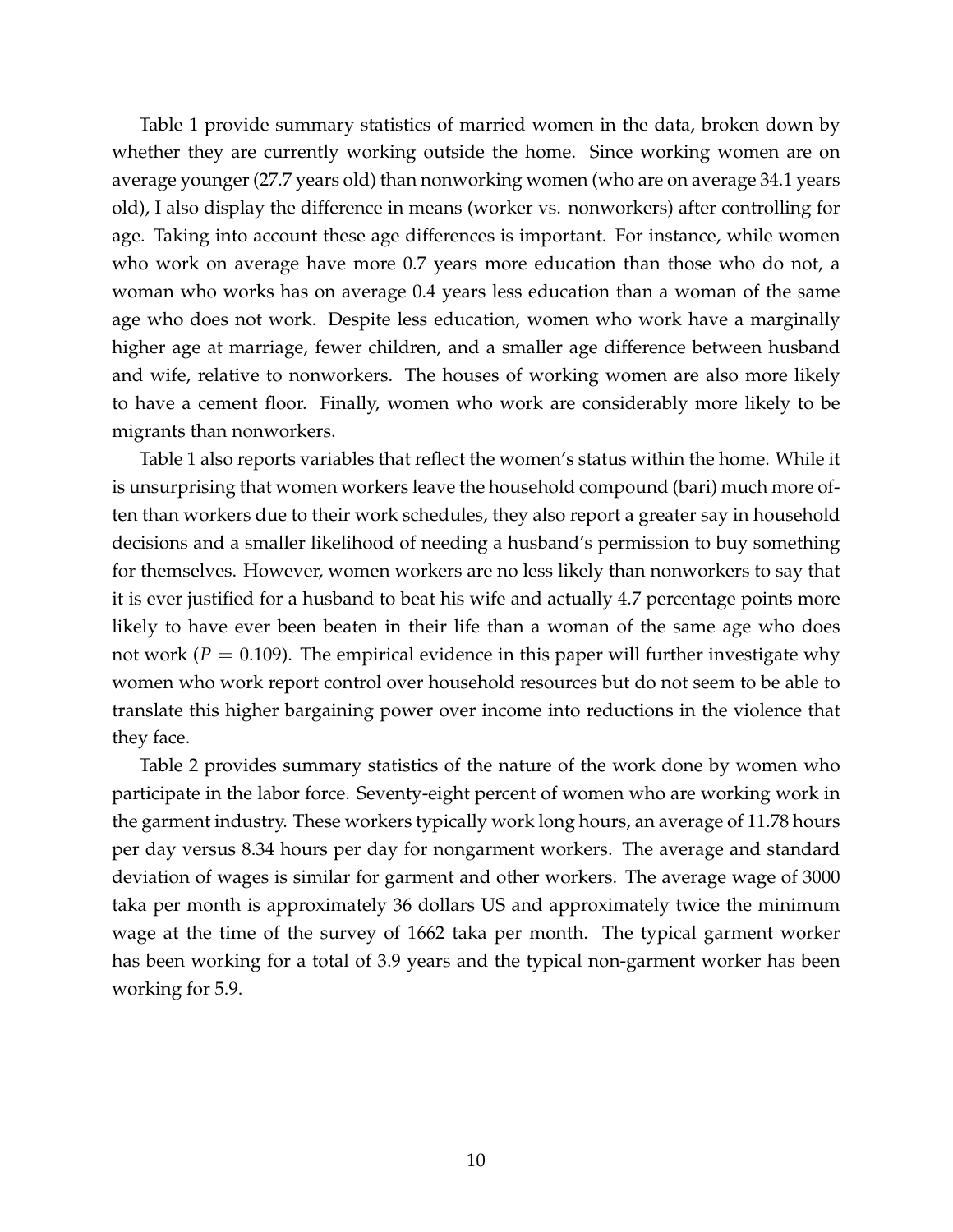#### **3.2 Measures and Empirical Model**

Measures of domestic violence and women's status used in the analysis come from the survey module administered to the wife of the household head (or the head if the household is female-headed). Because of the sensitive nature of questions about a woman's status within the household and domestic violence, we used female enumerators for this module and instructed them to politely inform other household members, including the husband, that these questions should be answered in private. Furthermore, we asked enumerators to record if, despite this request, the husband insisted on being present in the interview, which occurred in 17 percent of interviews. There was no statistically significant difference, however, in reported domestic violence in interviews in which the husband was present.

The key outcome, domestic violence, came from the woman's response to the question "Has your husband ever beaten you?" In response, 63.6 percent of women responded "no", 8.8 responded "once", 26.9 percent responded "more than once", and 0.8 percent responded "regularly". I convert the response to a binary outcome that is equal to one if the wife has ever been beaten, which 35.4 percent were. This rate is somewhat lower than the rates found in other areas of Bangladesh,<sup>7</sup> although it is difficult to know whether this difference is due to the specific population and the fact that the data are more recent than in most previous studies or due to underreporting.

The most direct test of the theories in section 2 that relate work opportunities and domestic violence would be whether domestic violence is currently occurring, given the current work status of the woman, rather than the cumulative measure of exposure that I am able to use. Of course, these two measures are correlated, but since the only measure of domestic violence I have is a cumulative measure of lifelong exposure, in section 4.2 I explore the possibility of reverse causality: perhaps women who suffered domestic violence in the past are prompted to enter the labor force to help escape the bad situation.<sup>8</sup>

To help differentiate between the different mechanisms behind the correlation between work and domestic violence, I also examine the relationship between labor force participation and a woman's reported control over resources in the household. Specifically, I use answers to the following questions:

<sup>&</sup>lt;sup>7</sup>Forty-two percent of women in two areas of rural Bangladesh in 1993 (Koenig et al., 2003) reported physical abuse and 67 percent reporting any type of violence (33 percent reporting major violence) in 2001/2002 (Bates et al., 2004).

<sup>&</sup>lt;sup>8</sup>Note that if the only measure I had was current exposure, there would still be reverse causality concerns if domestic violence exposure was serially correlated. In potential follow-up studies, I would plan to ask about both current and past incidence, which would yield valuable information on the timing of domestic violence relative to work exposure.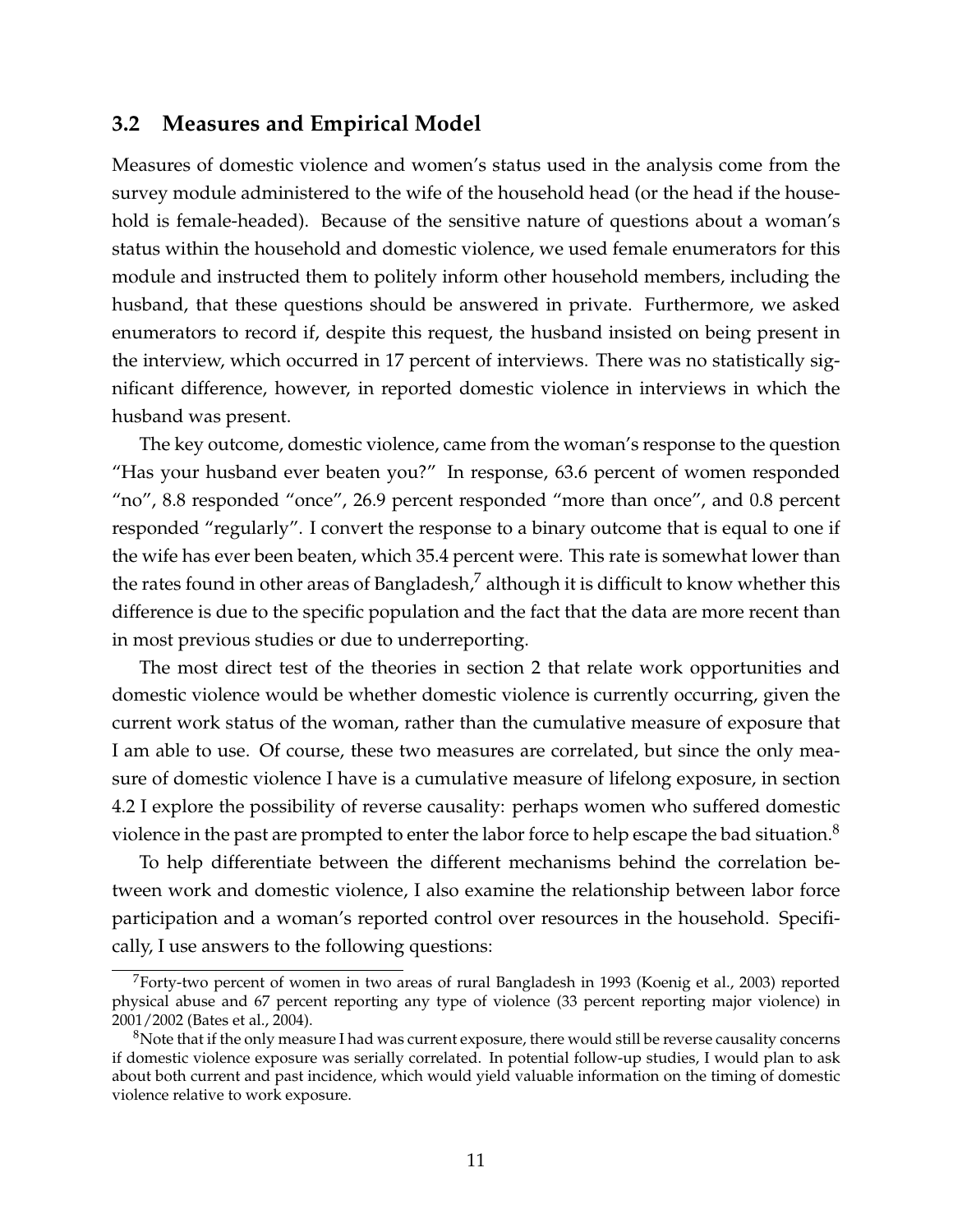- Do you need permission from your husband if you want to spend less than 100 Taka? More than 300 Taka? (yes/no)
- Do you need permission from your husband if you want to buy something for yourself? (e.g. bangles, coconut oil, soap)
- Does your husband consult with you often about household decisions? (never/sometimes/often/always)

While these variables are interesting precisely because they are likely to change in response to a women's labor force participation, it is also crucial to have measures of variables that determine a woman's bargaining power with the household but are typically predetermined at the time a woman enters the labor force. I use two primary measures of predetermined bargaining power, age at marriage and education.<sup>9</sup> A higher age at marriage is associated with greater bargaining power within the household (Jensen and Thornton 2003; Mathur et al. 2003), and most (82 percent) of the women in the sample who work began working after marriage. Education is also associated with a higher status within the household in Bangladesh and other locations (Malhotra et al. 2005; Quisumbing and Hallman 2003) and is almost always finished before beginning work or marriage in the Bangladeshi context (Field and Ambrus, 2008).

The theoretical models described in section 2 predict a heterogeneous relationship between whether a woman works and domestic violence, based on these measures of initial bargaining position upon entering the labor force. Accordingly, while I begin by estimating a probit model that assesses the overall relationship between work and domestic violence:

$$
Pr(Ever Beaten)i = X'i \gamma + \beta Worki + \epsiloni
$$
 (1)

I then estimate a model that allows the effects of work on domestic violence to vary by a worker's education and age at marriage.

$$
Pr(Ever Beaten)i = X'i \gamma + \beta_1 Work_i + \beta_2 Education_i + \beta_3 Work_i \times Education_i + \epsilon_i
$$
 (2)

To assess whether the interaction term captured by  $\beta_3$  is indeed linear, I also estimate Lowess curves of the relationship between age at marriage and education and domestic violence, separately by a woman's work status.

 $9$ For brevity, I will refer to women with higher age at marriage and more education together as "higher status" women.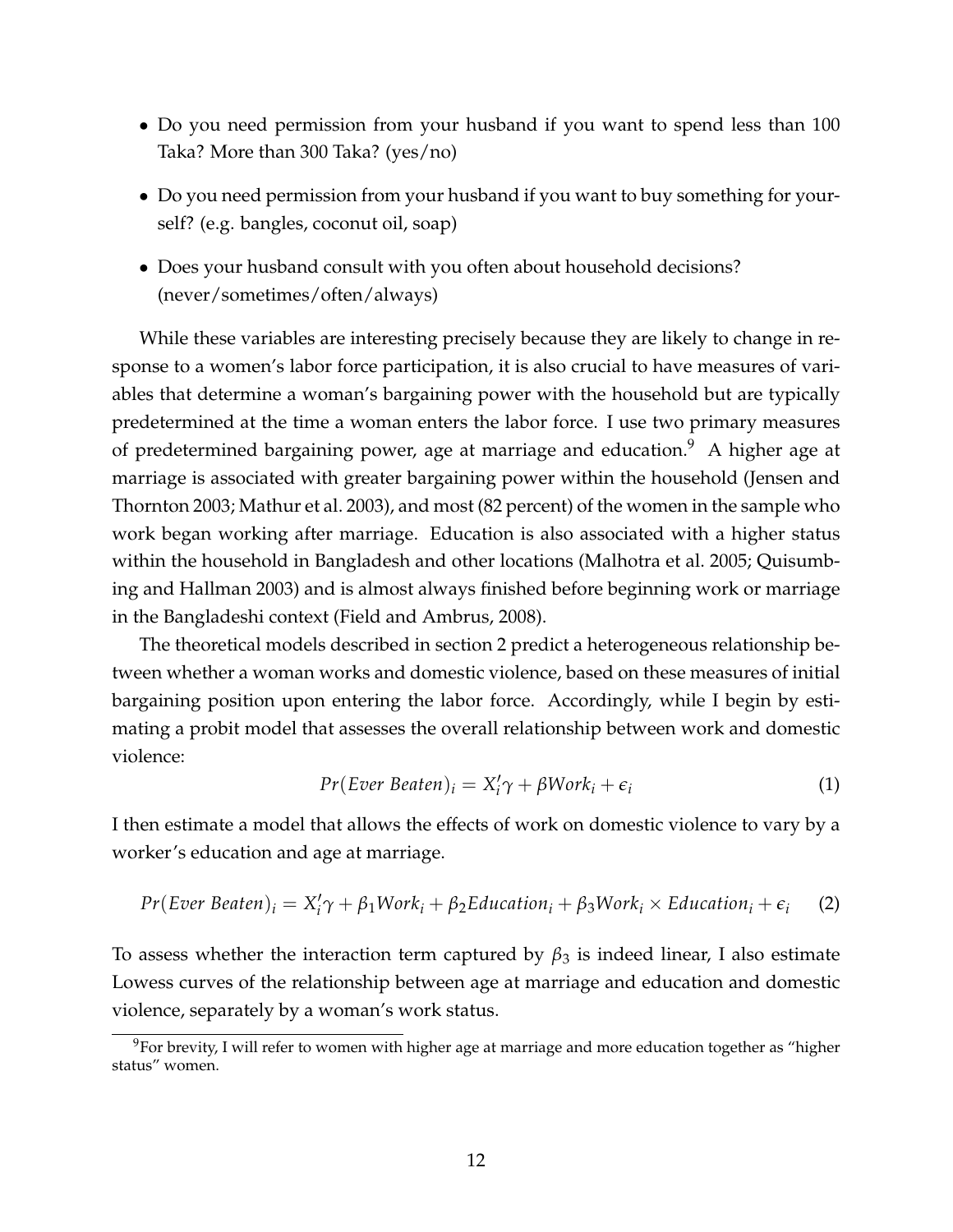### **4 Results**

#### **4.1 Women's Characteristics, Work, and Domestic Violence**

Table 3 shows estimates of equations 1 and 2, which assesses how the relationship between work and domestic violence changes with the wife's age, education and age at marriage. I convert the coefficients from the probit model to marginal effects, evaluated at the mean of the independent variable. The first column shows a statistically insignificant and close-to-zero correlation between work and domestic violence. Column 2 shows that there are strong age effects and work-age interactions. The probability that a woman has ever suffered domestic violence increases by  $0.003$  each year she ages,  $^{10}$  but an additional 0.011 per year if she works. To assess visually whether the age-work interaction is indeed linear, figure 1 shows a lowess curve of relationship between age and domestic violence, estimated separately among women who work and women who do not. Women below approximately age 24 who work suffer less incidence of domestic violence than women who do work. The incidence of domestic violence among women who work increases steeply with age until approximately age 30 and then levels off.

Column 3 of table 3 and figure 2 depict the relationship between domestic violence, work, and age at marriage. The regression results show that there is a negative relationship between age at first marriage and domestic violence (which is borderline significant,  $P = 0.111$ ) that is even stronger among women who work: the marginal effect of a one year increase in marriage age is an additional 0.024 point decrease in domestic violence among women who work relative to women who do not. Figure 2 shows that there is particularly high incidence of domestic violence among women who work who were 13 or younger when first married; for women married at age 14 and older there is little difference in domestic violence between those who work and those who do not.

Similarly, column 4 of table 3 and figure 3 show the relationship between domestic violence, work, and education. An additional year of education is associated with a statistically significant 0.015 decrease in the probability that a woman suffers domestic violence. Among women who work the decrease in domestic violence associated with an additional year of education decreases is an additional 0.021. Similar to the case with age at marriage, figure 3 shows that women with very low education (2 years or less) who work suffer especially high rates of domestic violence. At higher levels of education, an additional year of education is associated with the same decrease in risk for women who work and women who do not work.

 $10$ This result is unsurprising given that the measure reflects cumulative incidence of domestic violence over her life.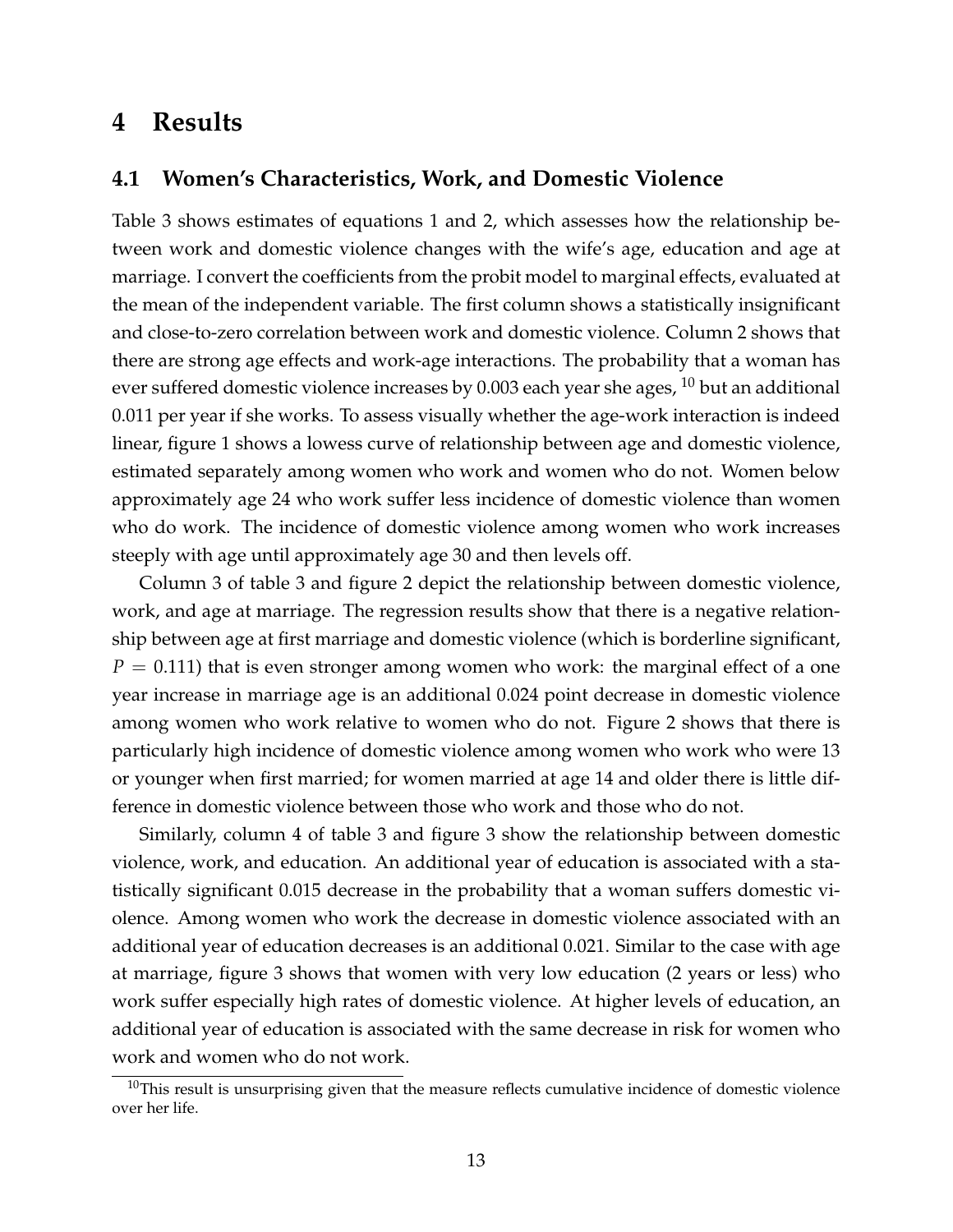I next examine the relationship between these variables and the intermediate outcome of autonomy. In a theory of intra-household bargaining such as that of Eswaran and Malhotra (2011), a woman with higher bargaining power before entering the labor force is less likely to face domestic violence upon entering the labor force. That is, if education is associated with a lower increase in domestic violence among women who work, this is not because work is associated with higher increases in autonomy among educated women, but rather because their autonomy is higher even if they do not work. So we would expect to see a higher rates of autonomy among women who work, and women with more education, but not a positive interaction between the two.

Table 4 uses three measures of self reported decision-making power–as well as a the first principal component from principal components analysis that combines the first three–to test this theory. Overall, the three main patterns that emerge support the Eswaran and Malhotra theory. First, panel A shows that work is associated with higher autonomy. Second, panels B and C show that education and age at marriage are each associated with higher autonomy, as is generally found in various other developing country contexts (Lloyd et al., 2009). Third, there is no evidence that work is associated with differentially higher autonomy in women with more education or higher education. In fact, the interaction term between work and education is negative in the column 4 regression that uses the composite autonomy measure, suggesting that work and education are closer to being substitutes than complements in raising a woman's bargaining power.

#### **4.2 Alternative Explanations**

Having established a relationship between a woman's status, bargaining power, and domestic violence incidence, I next look for evidence for mechanisms other than an instrumental violence model than can explain the observed relationships. I first examine whether there is evidence that assortative matching in the marriage market pairs empowered women with husbands unlikely to resort to domestic violence to reassert control after a wife enters the labor force. If this story were true, we would expected that controlling for a husband's characteristics (his education or age at marriage relative to his wife's) would decrease the magnitude of the interaction term between the wife's education or age at marriage and work. However, columns 1 and 2 of table 5 show that, conditional on wife characteristics, both the main effects of the age difference between a husband and wife and his education, as well as the interactions between these variables and whether the wife works, are uncorrelated with domestic violence. Instead, the wife characteristics remain almost identical to the magnitude of those in table 3 which are unconditional on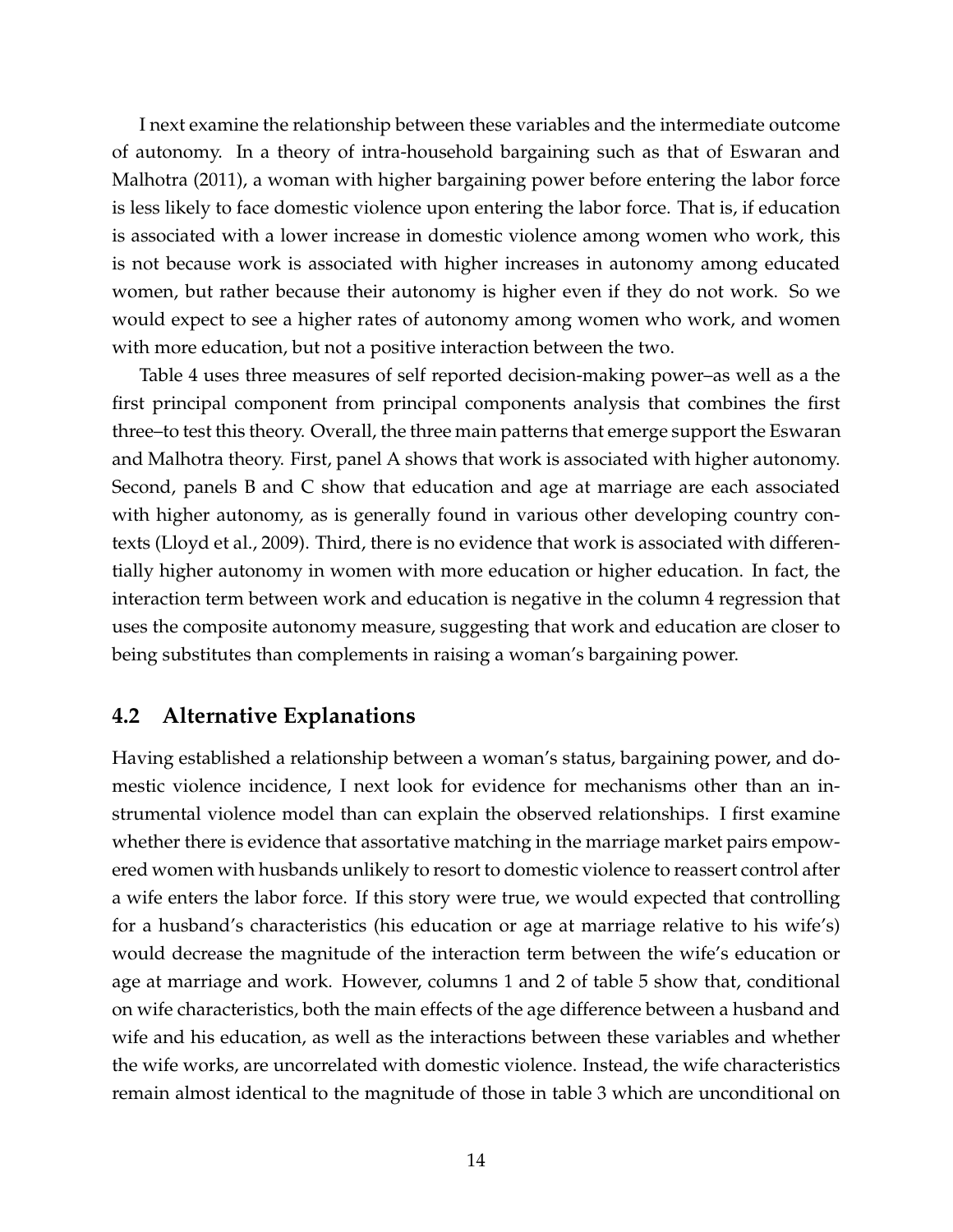husband characteristics.

Taken together, the results of table 5 also provide some evidence against a backlash story, at least among husbands whose characteristics the existing literatures suggests are particularly likely to resort to violence to express frustration. The results in columns 1 and 2 argue against the backlash story told by Jewkes (2002), which would predict that there is a stronger relationship between domestic violence and work if there are large age or education gaps between spouses. The third column shows that, unlike in Macmillan and Gartner (1999), there is no stronger relationship between whether a woman works and domestic violence incidence if her husband is unemployed and might be resort to violence to express his frustration with the situation. In fact, the correlation between whether a woman works and domestic violence is actually higher if her husband is employed. Finally, the fourth column shows that there is no increased violence if a wife's income is high relative to her husband's income, which might also be expected to increase his frustration level.

I next consider whether a lower-status woman is more likely to enter the labor force in response to economic hardship, which might also provoke domestic violence, than a higher-status woman who may be more likely to enter due to "pull" factors such as the availability of a good job. I use two approaches to test this theory. The first is to look for increased violence among working women who live in households with certain characteristics that might reflect particularly high levels of stress. One possible source of stress is a husband's job loss, but column 3 of table 5 has provided evidence against this hypothesis. Another possible stressor is migration, and in particular, whether the woman began working after migration. However, column 5 of table 3 shows that the correlation between work and domestic violence is actually lower in migrant households.

The second approach is to control for current household income (table 6) and total household asset value (table 7) in equation 2 and the interaction of each measure with whether a woman works. This equation then compares a woman with relatively high education and a woman with relatively low – but the same current or long-standing economic status of the household – and assesses whether the woman with relatively low education still encounters greater domestic violence when she works. Table 6 shows an interesting pattern between income per capita, domestic violence, and women's status. Column 2 indicates that the positive correlation between work and domestic violence weakens among households with higher income, which at first appears consistent with an economic hardship story. However, once I control for age at marriage and education and their interactions with work, the coefficient on income per capita becomes much smaller in magnitude and statistically insignificant. So the apparent income interactions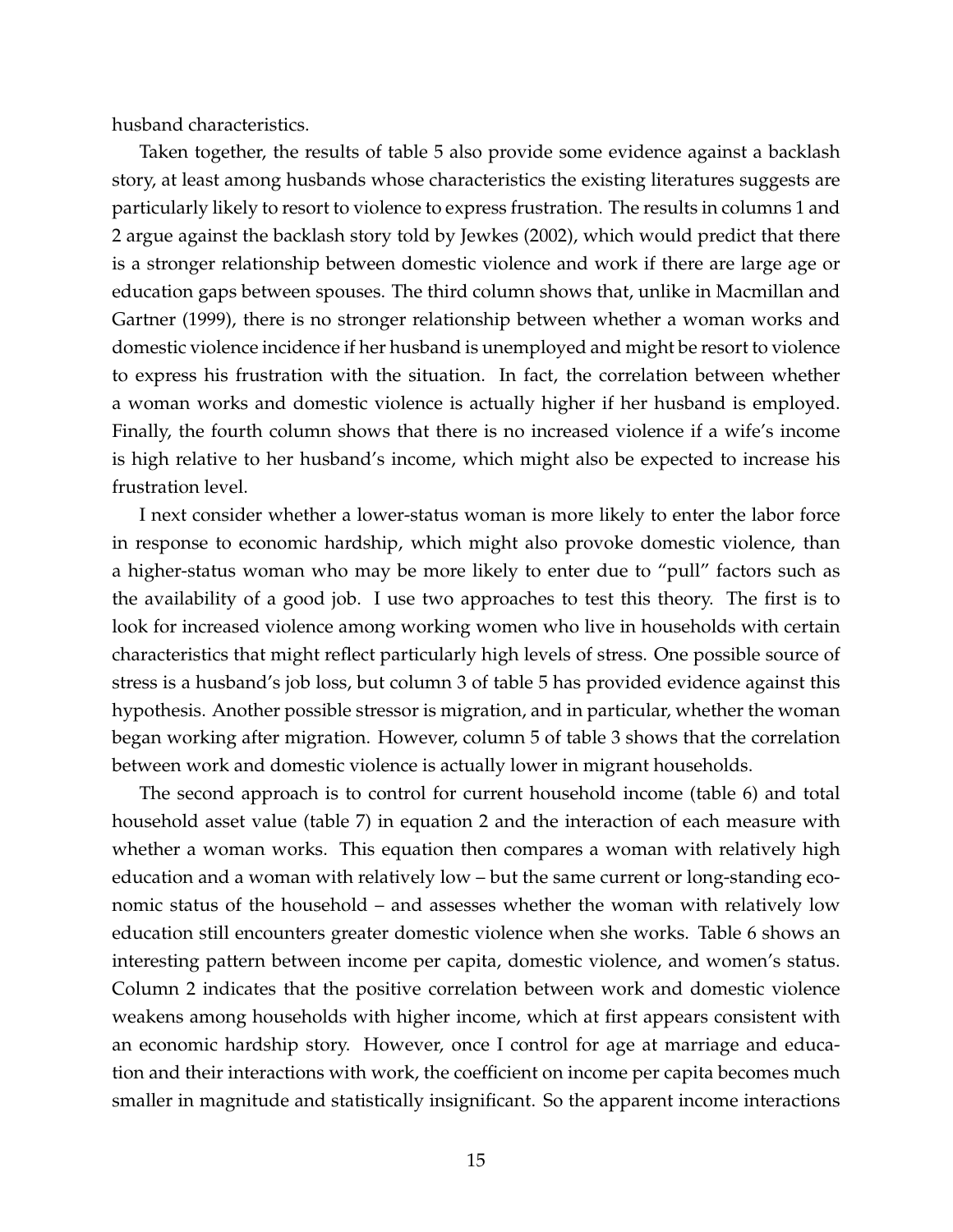can be almost entirely explained by the fact that households with higher income tend to have more educated women who married later, who tend to suffer less domestic violence when they work.

Table 7 shows that while the overall rate of domestic violence is lower in households with more assets, there is no evidence that work is more strongly correlated with domestic violence in families with less income or assets, regardless of whether age at marriage and education are controlled for. Furthermore, note that the results in table 4 showing higher reported autonomy among women who work are also difficult to reconcile with a story in which economic shocks are driving both labor force participation and the domestic violence faced by women.

I also look for evidence that underreporting can explain relationship between education or age at marriage, work, and domestic violence. Specifically, perhaps higher status women report domestic violence whether or not they are in the labor force, but lower status women only are compelled to report domestic violence to the enumerators after the exposure to the broader world that comes with entering the labor force. While I cannot test directly for this possibility, some indirect evidence comes from examining the relationship the woman's reported answer to the question "do you believe it is ever acceptable for a a husband to beat his wife?", her status, and whether she works. If labor force participation is differentially compelling lower-status women to report domestic violence, we might also expect it to decrease the probability that they believe domestic violence is ever acceptable. Table 8 shows that while women with higher age at marriage and more education are less likely to believe that beating is ever acceptable, there is not evidence that work experience makes lower status women more likely to believe this; the interaction terms between age at marriage and education and work are all small in magnitude and statistically insignificant.

One additional issue, already discussed in section 3.2, is reverse causality. Without information on the timing of violence faced by women, there is no way to determine whether women enter the labor force to escape violent home situations, which would imply that they face higher rates of violence even before beginning to work. Note that for reverse causality to explain higher correlation between work and domestic violence among lower status women, it must be that lower status women are more likely to enter the labor force in response to domestic violence than higher status women, perhaps because their work options are only attractive to them if they are escaping a bad home situation. This suggests an indirect test of reverse causality: if lower-status women are more likely to select into the labor force after experiencing domestic violence than higher status women, then their jobs will be otherwise less appealing than women with similar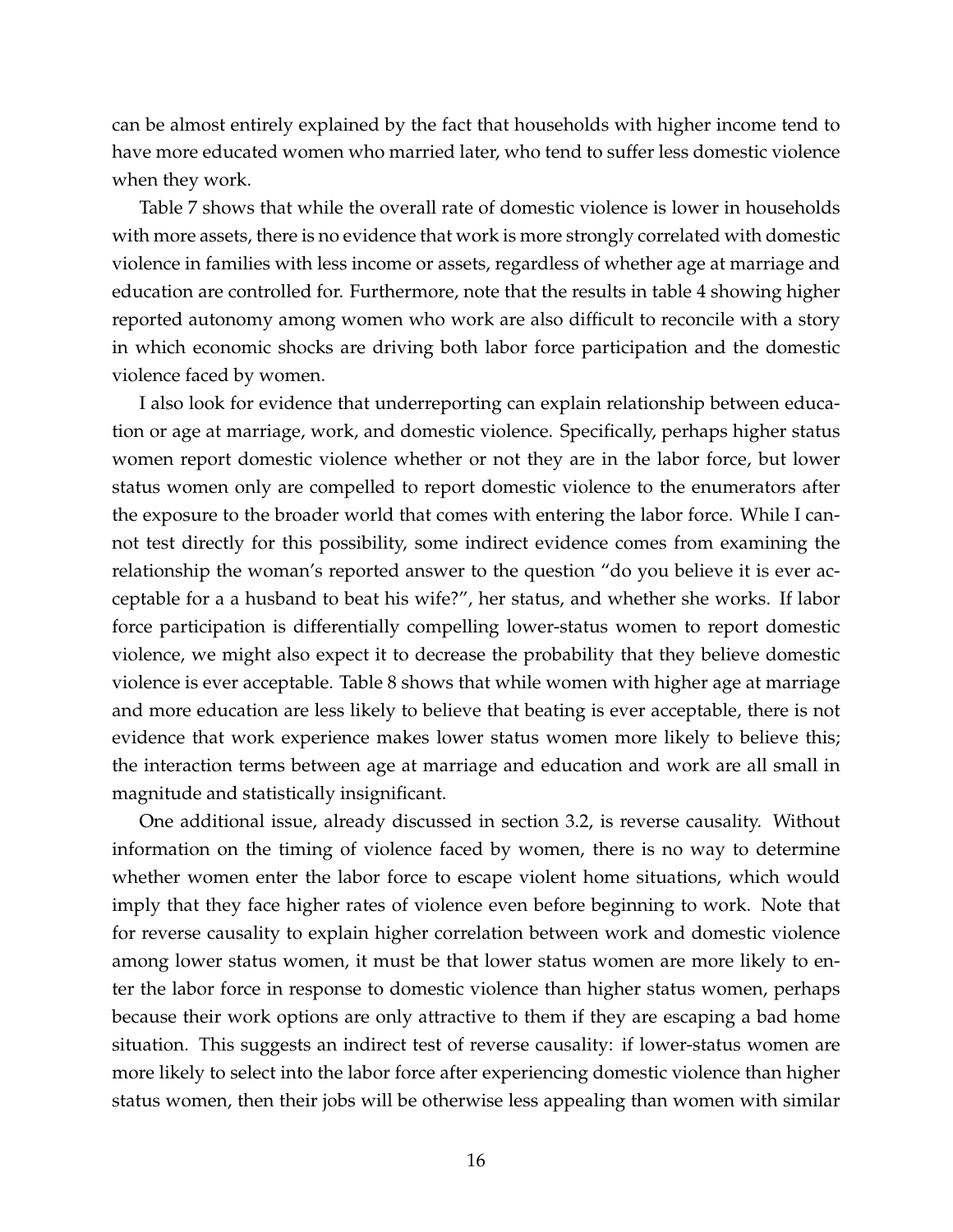personal characteristics who do not suffer domestic violence.

One key measure of the desirability of a job is the wage it pays. Table 9 shows that earnings are not lower among women who suffer domestic violence who also have low age at marriage. By contrast, there are indeed lower earnings among uneducated women who suffer domestic violence. This finding is of course not proof of reverse causality. There could, for instance, be direct effects of domestic violence on productivity that are more severe among less educated women because the violence they endure tends to be more severe. But it is consistent with a reverse causality story in which domestic violence pushes less-educated women into the labor.

To further investigate the relationship between domestic violence, a woman's status within the home, and her job quality, I can examine in the subsample of garment workers is their reported quality of relationship with management. In the regression with age-atmarriage controls, there is no difference in their reported relationship either by domestic violence incidence or its interaction with age at marriage. In the regression with education and its interaction with domestic violence, the interaction between a woman's education and whether she has ever been beaten is negative, as would also be predicted by a reverse causality story, although not statistically significant at standard levels  $(P = 0.269)$ .

Finally, given the stigma and long hours associated with garment workers in Bangladesh, I test to see whether the incidence of domestic violence differs among women who work in that industry versus elsewhere. The first column of table 10 shows that women who work in the garment industry actually face significantly less domestic violence than women who work in other jobs. The second column adds interaction terms between work and age, age at marriage, and education; with these controls, the coefficient on garment industry drops in magnitude and becomes statistically insignificant from zero. Therefore garment jobs do not seem to be protective per se, rather, they tend to attract relatively higher status women who tend to suffer less domestic violence upon entering work.

### **5 Conclusion**

While there is growing policy interest in providing jobs to women to promote gender equality and development more broadly, policy makers should be aware of potential negative consequences in the lives of females workers, such as domestic violence. This paper has shown that female workers in Bangladesh face greater rates of domestic violence than non-workers, but only those workers who have less education or young age at first marriage. I argue that these results are consistent with a theory in which domestic violence is used instrumentally by husbands to counteract the increase in bargaining power women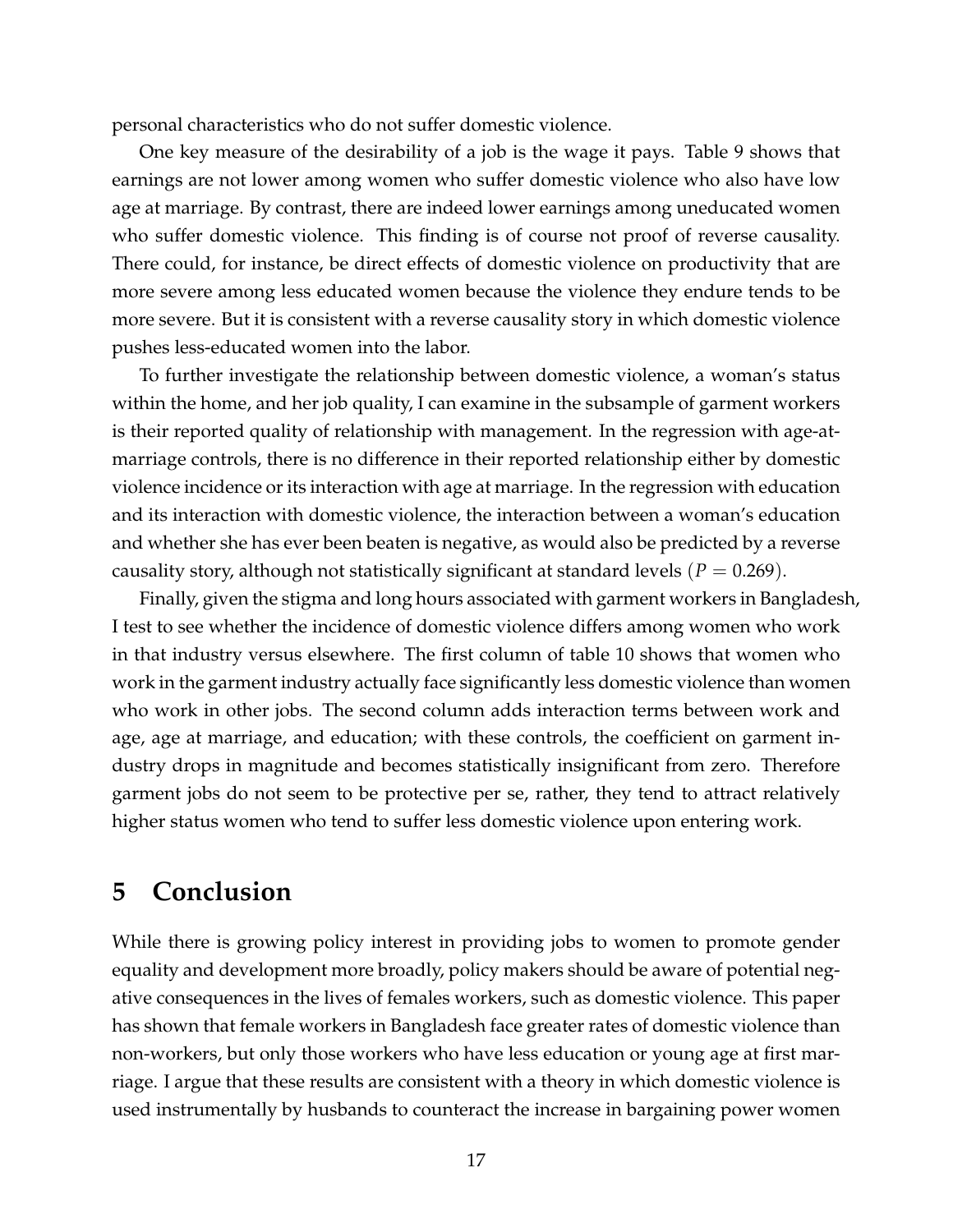receive upon working, but women whose bargaining power is sufficiently high can flee violent marriages and thus do not face this increase in violence. While it is not possible to definitively rule out other stories that can explain these correlations, I provide evidence that some of the most natural alternative explanations – husband characteristics, women entering the labor force due to economic stress, and psychological backlash – do not explain the results in this paper. The results on age at marriag, though not education, are also inconsistent with a reverse causality story in which lower status women join the labor force to escape domestic violence at home.

These results point to several policy implications for policymakers interested in counteracting domestic violence. While an instrumental violence model can ultimately deliver an optimistic result – women whose outside option improves sufficiently will not face increased violence and may even face decreased violence – women whose bargaining power is low initially are at risk for increased violence. Therefore when there is the expansion of new jobs in an area, particularly those jobs that hire low-skilled women whose status within the household is likely to be low, policymakers should consider complementary efforts to reduce domestic violence such as information campaigns. If these efforts are successful, communities can reap the benefits of increased female labor force participation without the adverse effects of domestic violence.

## **References**

- S.M. Ahmed. Intimate partner violence against women: Experiences from a womanfocused development programme in Matlab, Bangladesh. *Journal of Health, Population and Nutrition*, 23(1):95–101, 2011.
- A. Aizer. The gender wage gap and domestic violence. *American Economic Review*, 100(4): 1847–59, 2010.
- S. Anderson and M. Eswaran. What determines female autonomy? Evidence from Bangladesh. *Journal of Development Economics*, 90(2):179–191, 2009.
- M. Angelucci. Love on the rocks: Domestic violence and alcohol abuse in rural mexico. *The BE Journal of Economic Analysis & Policy*, 8(1):43, 2008.
- D. Atkin. Working for the future: Female factory work and child health in mexico. *Unpublished Manuscript, Yale University*, 2009.
- L.M. Bates, S.R. Schuler, F. Islam, and M.K. Islam. Socioeconomic factors and processes associated with domestic violence in rural bangladesh. *International family planning perspectives*, pages 190–199, 2004.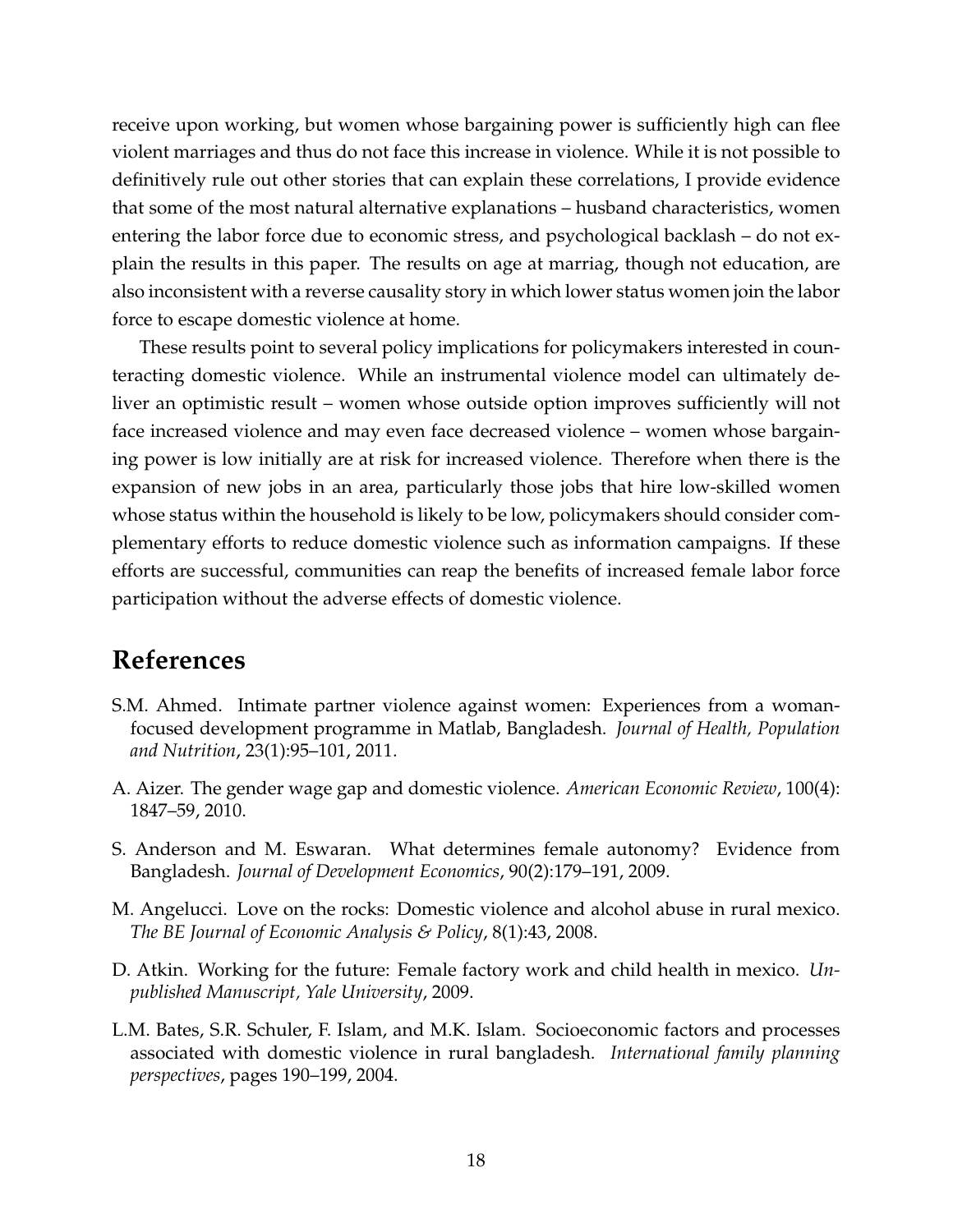- F. Bloch and V. Rao. Terror as a bargaining instrument: A case study of dowry violence in rural india. *The American Economic Review*, 92(4):1029–1043, 2002.
- R.L. Blumberg and M.T. Coleman. A theoretical look at the gender balance of power in the american couple. *Journal of Family Issues*, 10(2):225–250, 1989.
- G.J. Bobonis and R. Castro. The role of conditional cash transfers in reducing spousal abuse in mexico: Short-term vs. long-term effects. *University of Toronto, Toronto. Processed*, 2010.
- G.J. Bobonis, R. Castro, and M. Gonzalez-Brenes. Public transfers and domestic violence: ´ The roles of private information and spousal control. *Working Papers*, 2009.
- A. Dharmalingam and S.P. Morgan. Women's Work, Autonomy, and Birth Control: Evidence From Two South Indian Villages. *Population Studies*, 50(2):187–201, 1996.
- M. Eswaran and N. Malhotra. Domestic violence and women's autonomy in developing countries: theory and evidence. *Canadian Journal of Economics/Revue canadienne d'´economique*, 44(4):1222–1263, 2011.
- L.C.H. Fernald and M. Hidrobo. Cash transfers and domestic violence. 2011.
- G. Ferrari and R. Iyengar. Discussion sessions coupled with microfinancing may enhance the roles of women in household decision-making in burundi. *CEP Discussion Papers*, 2010.
- E. Field and A. Ambrus. Early marriage, age of menarche, and female schooling attainment in Bangladesh. *Journal of Political Economy*, 116(5):881–930, 2008.
- D.F. Flake. Individual, family, and community risk markers for domestic violence in peru. *Violence against women*, 11(3):353–373, 2005.
- R. Heath and M. Mobarak. Does demand or supply constrain investments in education? evidence from garment sector jobs in bangladesh. 2011.
- Rachel Heath. *Why Do Firms Hire Using Referrals? Evidence from Bangladeshi Garment Factories*. PhD thesis, Yale University, 2011.
- J. Hjort and E. Villanger. Backlash: Female employment and domestic violence. Technical report, 2011.
- R. Jensen and R. Thornton. Early female marriage in the developing world. *Gender and Development*, 11(2):9–19, 2003.
- Robert Jensen. Economic opportunities and gender differences in human capital: Experimental evidence for india. 2012.
- R. Jewkes. Intimate partner violence: causes and prevention. *The Lancet*, 359(9315):1423– 1429, 2002.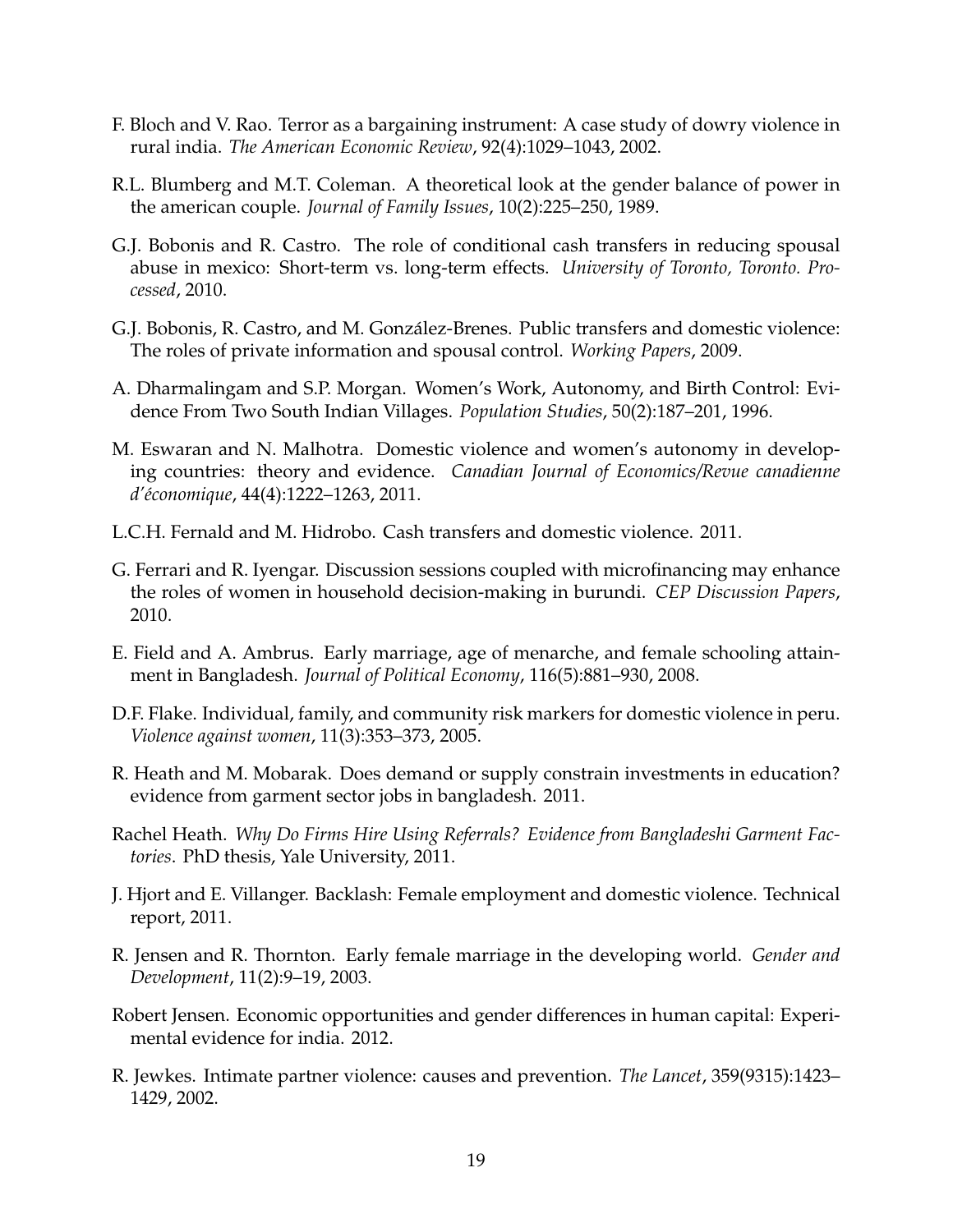- N. Kabeer. Women, wages and intra-household power relations in urban bangladesh. *Development and Change*, 28(2):261–302, 1997.
- N. Kibria, United Nations Research Institute for Social Development, and United Nations Development Programme. *Becoming a garments worker: The mobilization of women into the garments factories of Bangladesh*. United Nations Research Institute for Social Development New York, 1998.
- J. Kim, G. Ferrari, T. Abramsky, C. Watts, J. Hargreaves, L. Morison, G. Phetla, J. Porter, and P. Pronyk. Assessing the incremental effects of combining economic and health interventions: the image study in south africa. *Bulletin of the World Health Organization*, 87(11):824–832, 2009.
- S. Kishor and K. Johnson. *Profiling domestic violence: a multi-country study*. MEASURE DHS+, ORC Macro, 2004.
- M.A. Koenig, S. Ahmed, M.B. Hossain, and A.B.M.K.A. Mozumder. Womens status and domestic violence in rural bangladesh: individual-and community-level effects. *Demography*, 40(2):269–288, 2003.
- C.B. Lloyd, J. Young, and Population Council. *New Lessons: The Power of Educating Adolescent Girls: a Girls Count Report on Adolescent Girls*. Population Council, 2009.
- N. Luke and K. Munshi. Women as Agents of Change: Female Income, Social Affiliation and Household Decisions in South India. *Journal of Development Economics*, 94(1):1–17, 2011.
- R. Macmillan and R. Gartner. When she brings home the bacon: Labor-force participation and the risk of spousal violence against women. *Journal of Marriage and the Family*, pages 947–958, 1999.
- Kaveh. Majlesi. Labor market opportunities and sex-specific investment in children's human capital: Evidence from mexico. 2011.
- A. Malhotra, S.R. Schuler, et al. Womens empowerment as a variable in international development. *Measuring empowerment: Cross-disciplinary perspectives*, pages 71–88, 2005.
- S. Mathur, M. Greene, A. Malhotra, and International Center for Research on Women. *Too young to wed: the lives, rights and health of young married girls*. International Center for Research on Women, 2003.
- R.T. Naved and L.Å. Persson. Factors associated with spousal physical violence against women in bangladesh. *Studies in Family Planning*, 36(4):289–300, 2005.
- E. Oster and M.B. Millett. Do Call Centers Promote School Enrollment? Evidence from India, 2010.
- P. Panda and B. Agarwal. Marital violence, human development and women's property status in india. *World Development*, 33(5):823–850, 2005.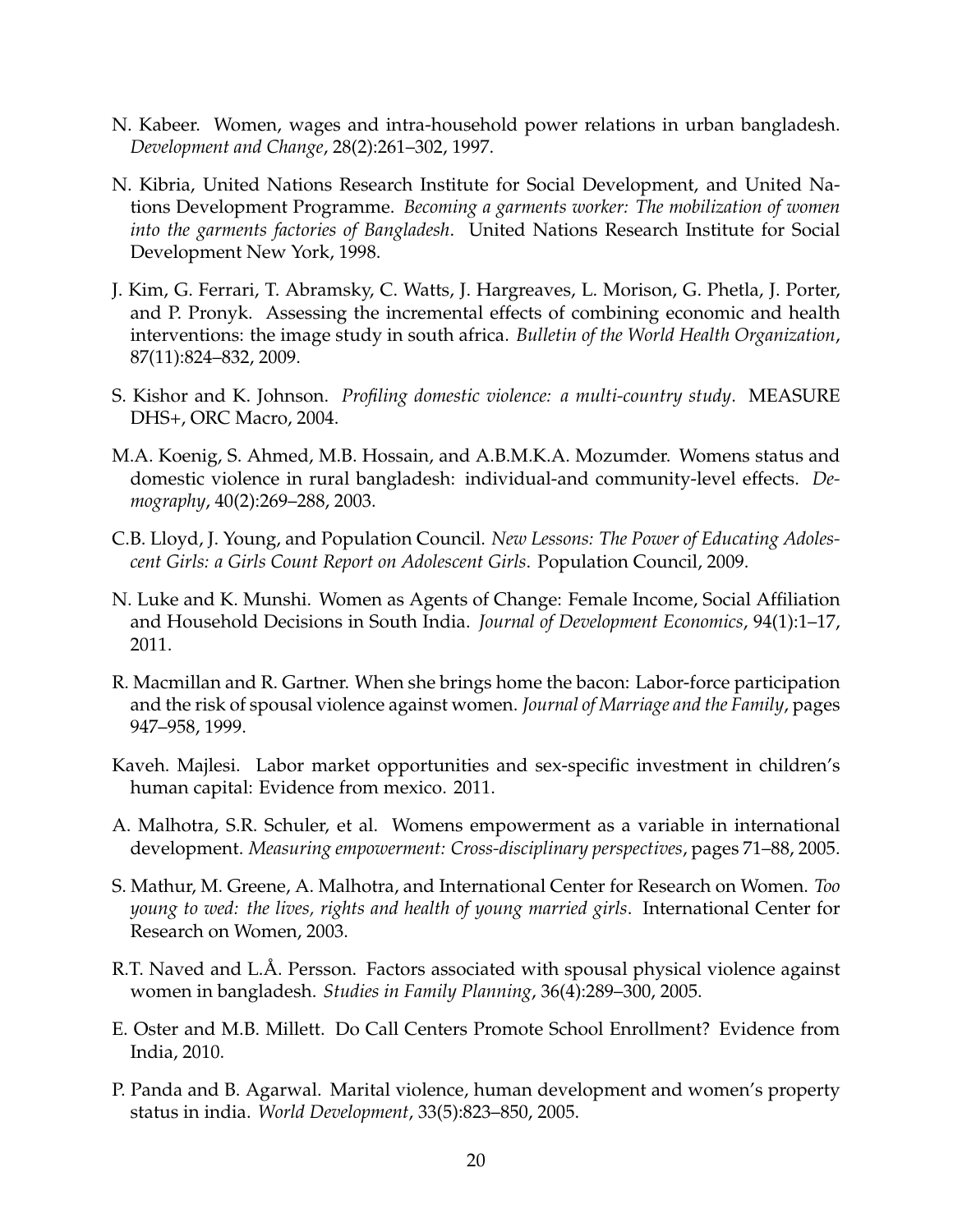- P. Paul-Majumader and A. Begum. *Engendering Garment Industry: The Bangladesh Context*. The University Press Limited, 2006.
- Elizaveta Perova. Buying out of abuse: how changes in women's income affect domestic violence. 2010.
- M.M. Pitt, M.R. Rosenzweig, and N. Hassan. Human capital investment and the gender division of labor in a brawn-based economy. 2010.
- M.A.R. Quisumbing and K.K. Hallman. *Marriage in transition: evidence on age, education, and assets from six developing countries*. Number 183. The Population Council, 2003.
- L. Rahman and V. Rao. The determinants of gender equity in india: examining dyson and moore's thesis with new data. *Population and Development Review*, 30(2):239–268, 2004.
- S.R. Schuler, S.M. Hashemi, A.P. Riley, and S. Akhter. Credit programs, patriarchy and men's violence against women in rural bangladesh. *Social Science & Medicine*, 43(12): 1729–1742, 1996.
- S. Singh and R. Samara. Early marriage among women in developing countries. *International family planning perspectives*, pages 148–175, 1996.
- S. Sultan Ahmed and S. Bould. one able daughter is worth 10 illiterate sons: Reframing the patriarchal family. *Journal of Marriage and Family*, 66(5):1332–1341, 2004.
- H.V. Tauchen, A.D. Witte, and S.K. Long. Domestic violence: A non-random affair, 1991.
- S. Vyas and C. Watts. How does economic empowerment affect women's risk of intimate partner violence in low and middle income countries? a systematic review of published evidence. *Journal of International Development*, 21(5):577–602, 2009.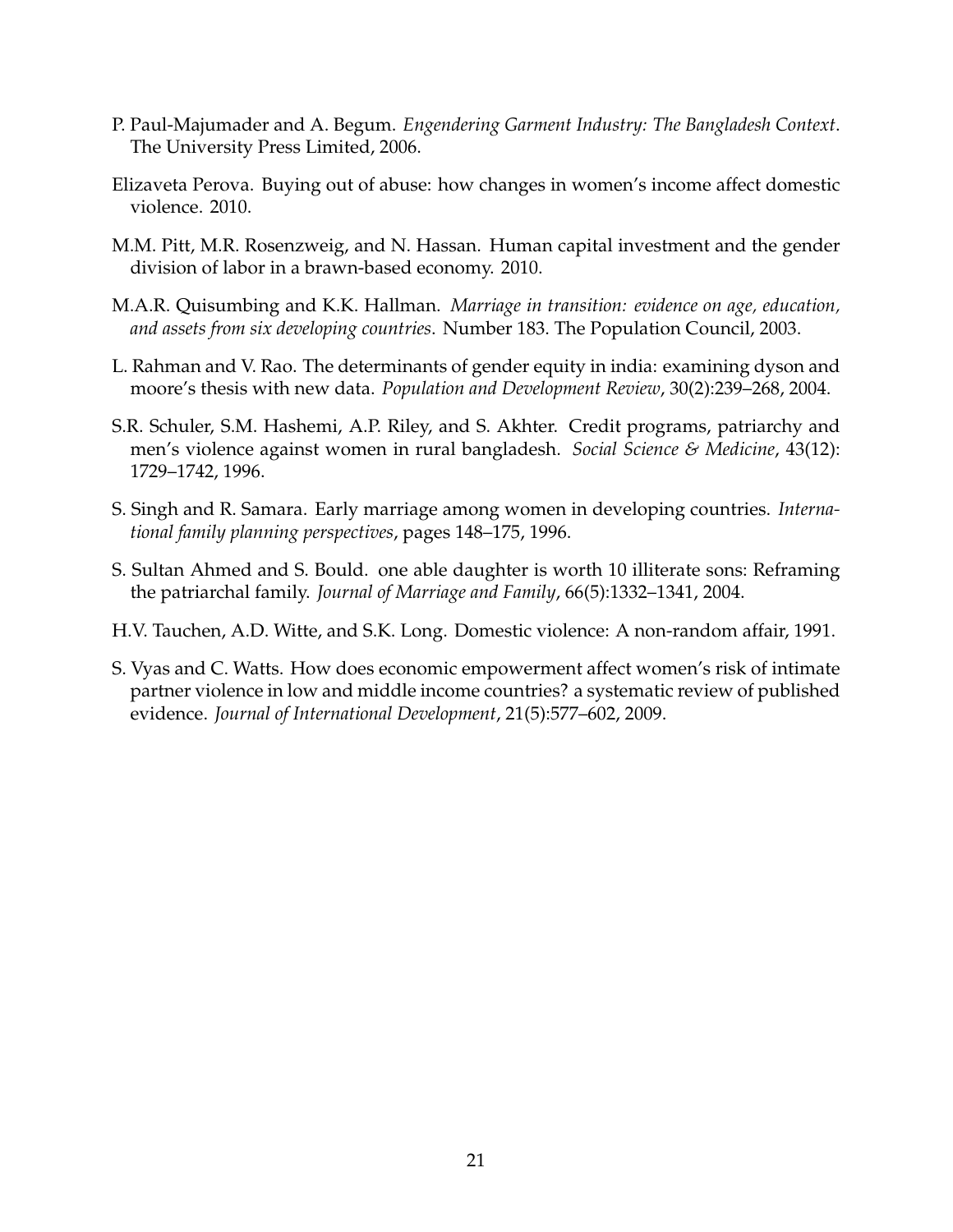

Figure 1: Domestic Violence, Labor Force Participation, and Age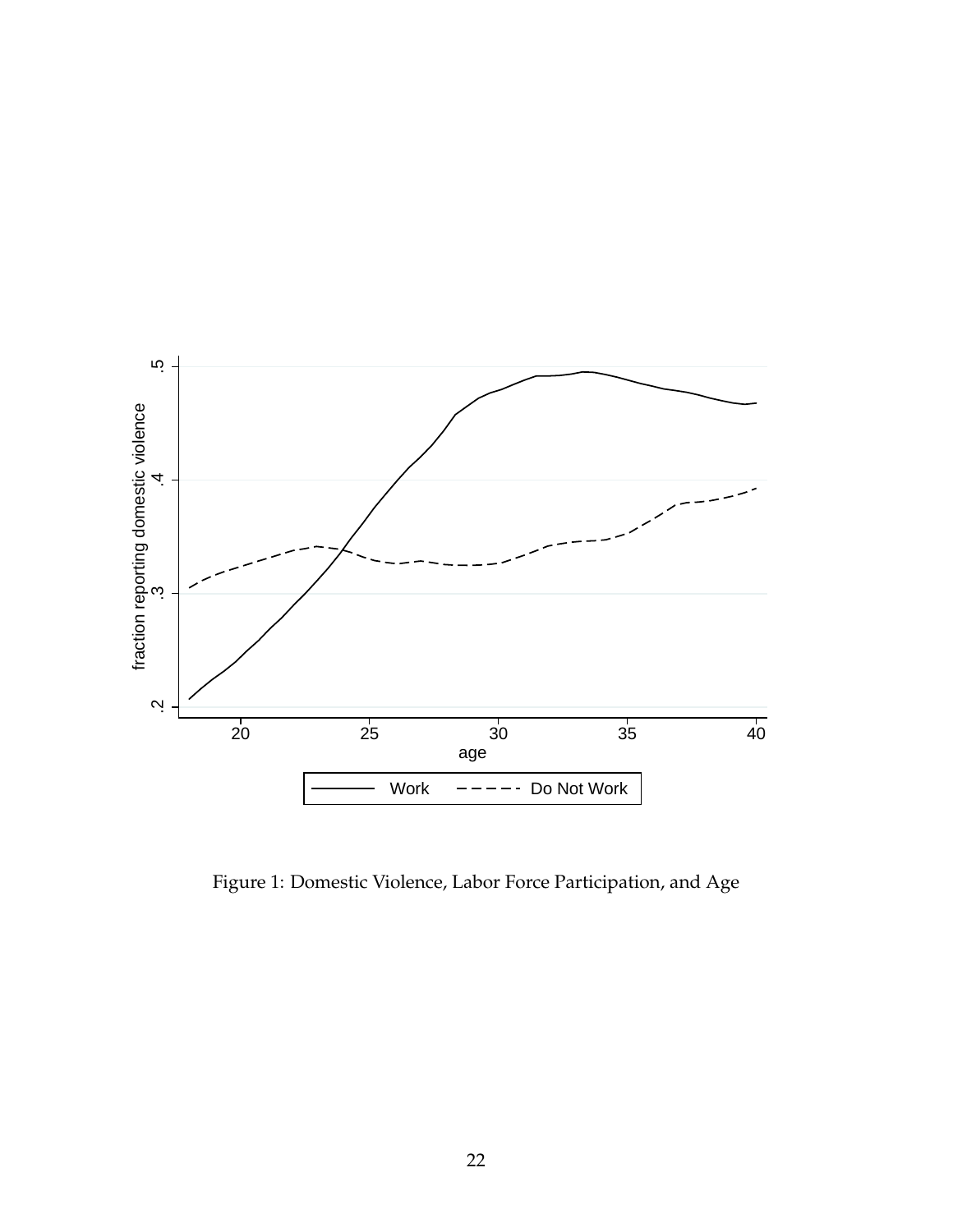

Figure 2: Domestic Violence, Labor Force Participation, and Age at Marriage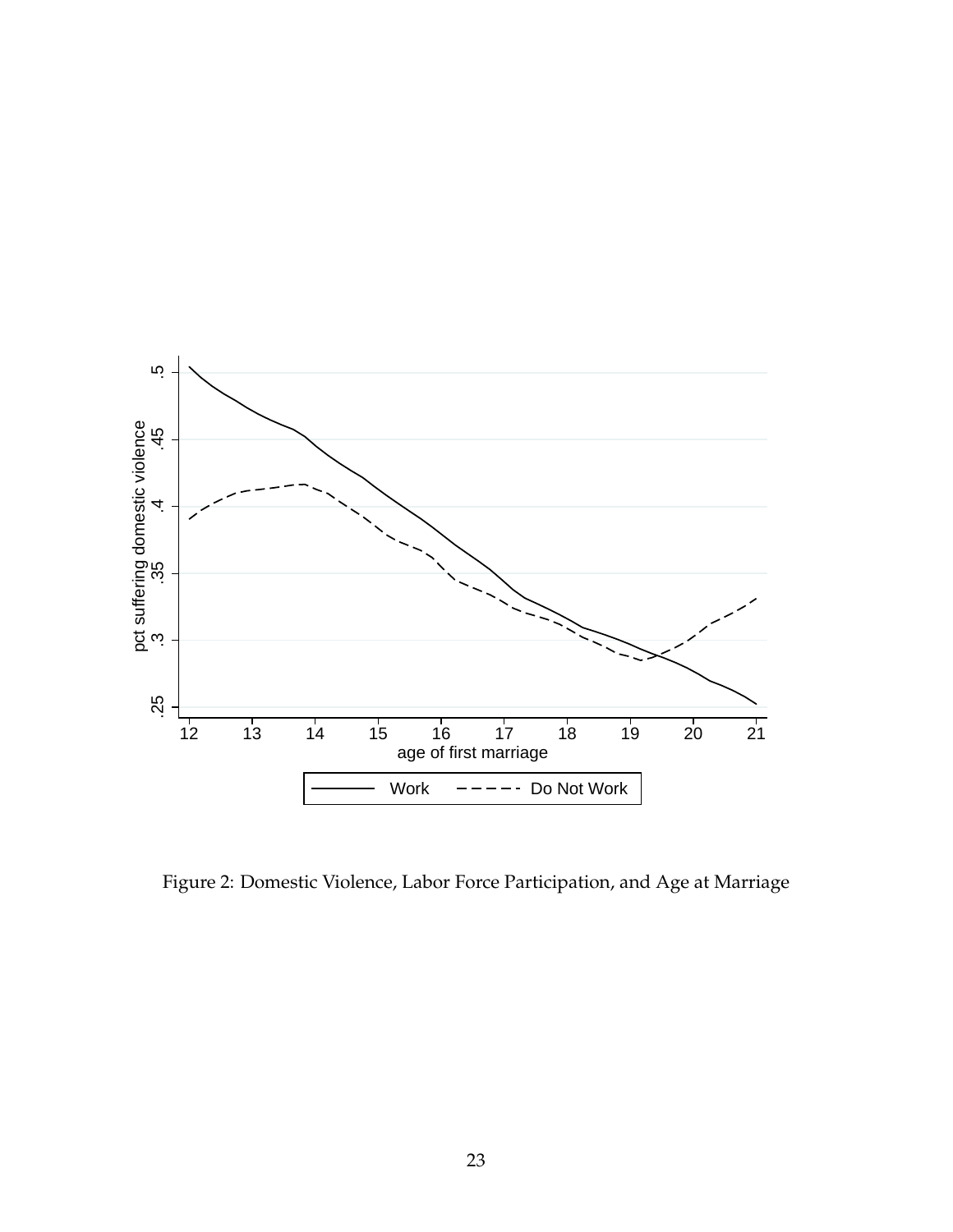

Figure 3: Domestic Violence, Labor Force Participation, and Education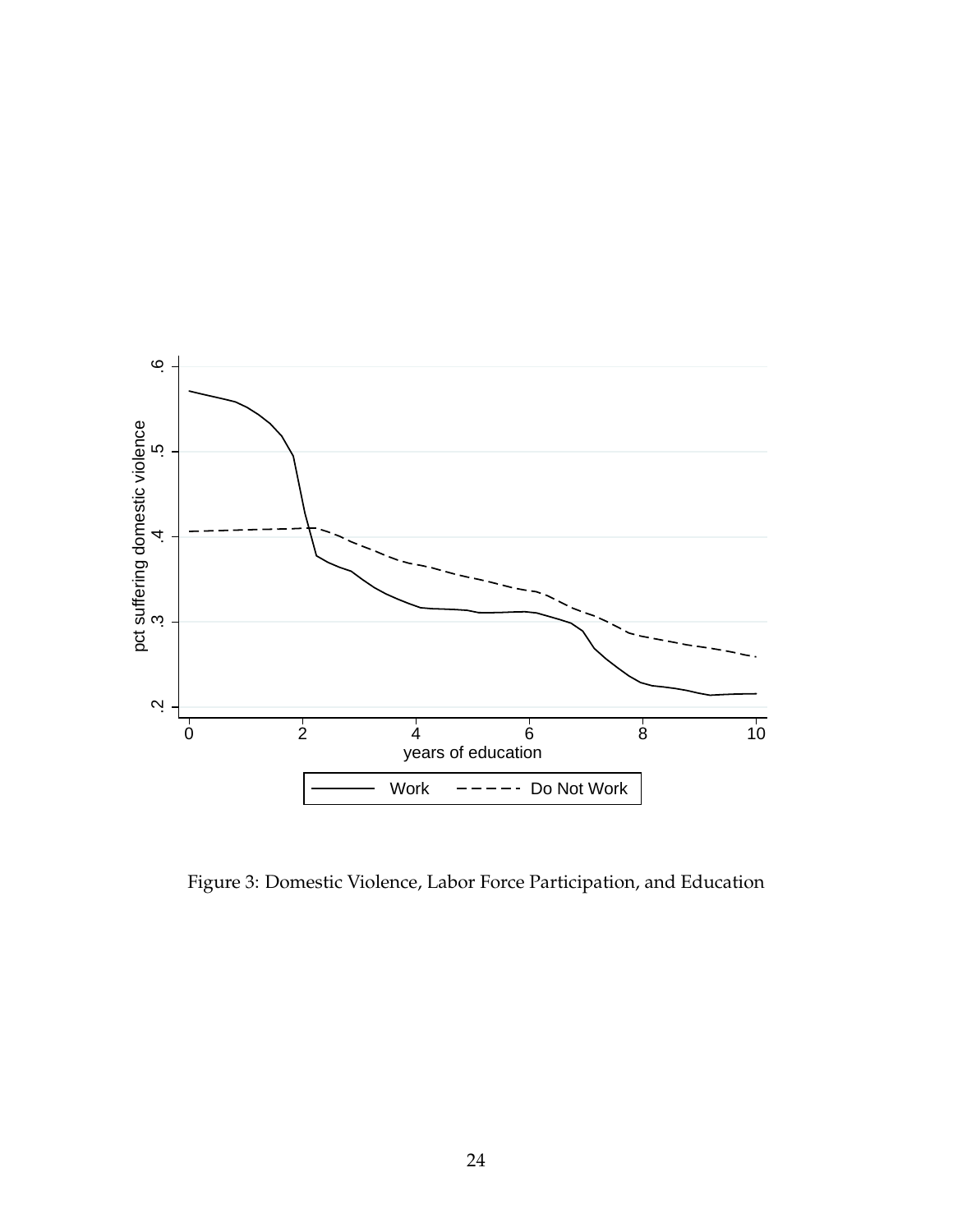## Table 1: Characteristics of Married Women in Sample (n=1334)

|                                                          |              |              | Unconditional Differences between |               | Differences between workers and |               |
|----------------------------------------------------------|--------------|--------------|-----------------------------------|---------------|---------------------------------|---------------|
|                                                          |              |              | workers and non workers           |               | non workers, conditional on age |               |
|                                                          |              |              |                                   | P-value for   |                                 | P-value for   |
|                                                          |              |              | Difference                        | t-test of     | Difference                      | t-test of     |
|                                                          | Work outside | Do not work  | (workers mean -                   | difference in | (workers mean -                 | difference in |
| Variable                                                 | home         | outside home | nonworkers mean)                  | means         | nonworkers mean)                | means         |
| age                                                      | 27.808       | 35.423       | $-7.615$                          | 0.000         | 0.000                           | 0.000         |
| education (years)                                        | 4.583        | 3.588        | 0.995                             | 0.001         | $-0.278$                        | 0.316         |
| husband education (years)                                | 5.436        | 4.724        | 0.711                             | 0.040         | $-0.297$                        | 0.391         |
| age at first marriage                                    | 16.633       | 15.815       | 0.819                             | 0.001         | 0.465                           | 0.075         |
| age gap, husband - wife                                  | 6.623        | 9.290        | $-2.666$                          | 0.000         | $-1.973$                        | 0.000         |
| house has cement floor                                   | 0.759        | 0.520        | 0.238                             | 0.000         | 0.181                           | 0.000         |
| height (cm)                                              | 151.157      | 151.248      | $-0.090$                          | 0.858         | $-0.136$                        | 0.794         |
| number of children                                       | 1.945        | 3.021        | $-1.076$                          | 0.000         | $-0.326$                        | 0.000         |
| originally from village                                  | 0.028        | 0.140        | $-0.112$                          | 0.000         | $-0.080$                        | 0.000         |
| originally from district                                 | 0.133        | 0.573        | $-0.441$                          | 0.000         | $-0.369$                        | 0.000         |
|                                                          | 0.395        | 0.350        | 0.045                             | 0.261         | 0.080                           |               |
| ever beaten by husband                                   |              |              |                                   |               |                                 | 0.048         |
| believes it is ever okay for a<br>husband to beat a wife | 0.641        | 0.646        | $-0.005$                          | 0.900         | 0.019                           | 0.633         |
| leaves bari once a week<br>or less frequently            | 0.128        | 0.724        | $-0.596$                          | 0.000         | $-0.583$                        | 0.000         |
| need husband's permission to<br>buy something for self   | 0.224        | 0.408        | $-0.184$                          | 0.000         | $-0.146$                        | 0.000         |
| husband "always" consults<br>on hh decisions             | 0.507        | 0.422        | 0.086                             | 0.037         | 0.083                           | 0.051         |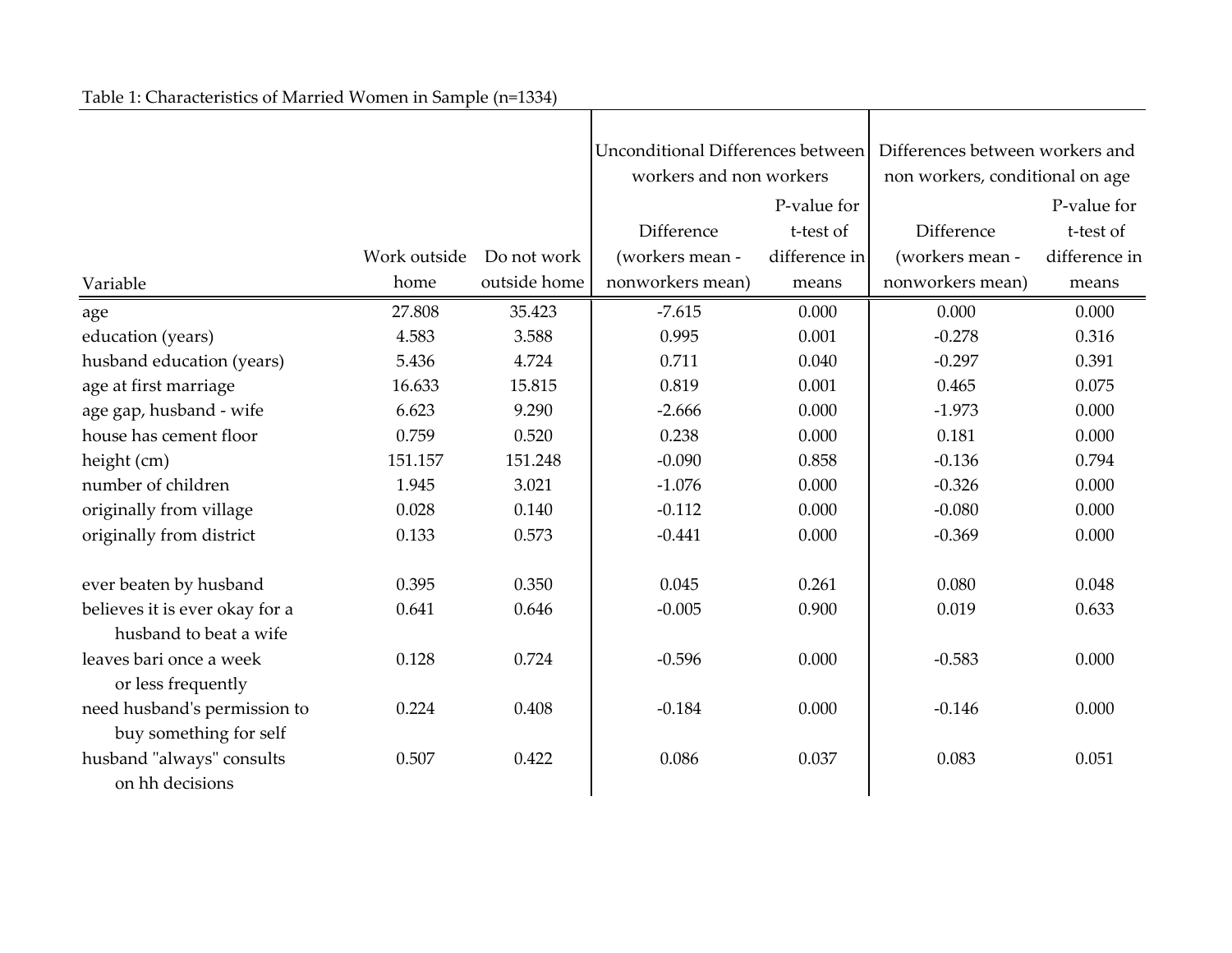|                        | Garment Industry (n=338) |          | Non-Garment (n=97) |          | P-value       |
|------------------------|--------------------------|----------|--------------------|----------|---------------|
| variable               | mean                     | std dev  | mean               | std dev  | diff in means |
| typical hours per day  | 11.780                   | 2.448    | 8.209              | 1.850    | 0.000         |
| wage (taka)            | 2946.413                 | 1384.954 | 2842.243           | 1364.929 | 0.643         |
| experience (years)     | 3.964                    | 3.693    | 7.422              | 5.719    | 0.000         |
| commute time (minutes) | 19.160                   | 13.208   | n/a                | n/a      | n/a           |

Table 2: Characteristics of Women in Sample Who Work Outside the Home (n=441)

*Commuting data available for garment industry workers only*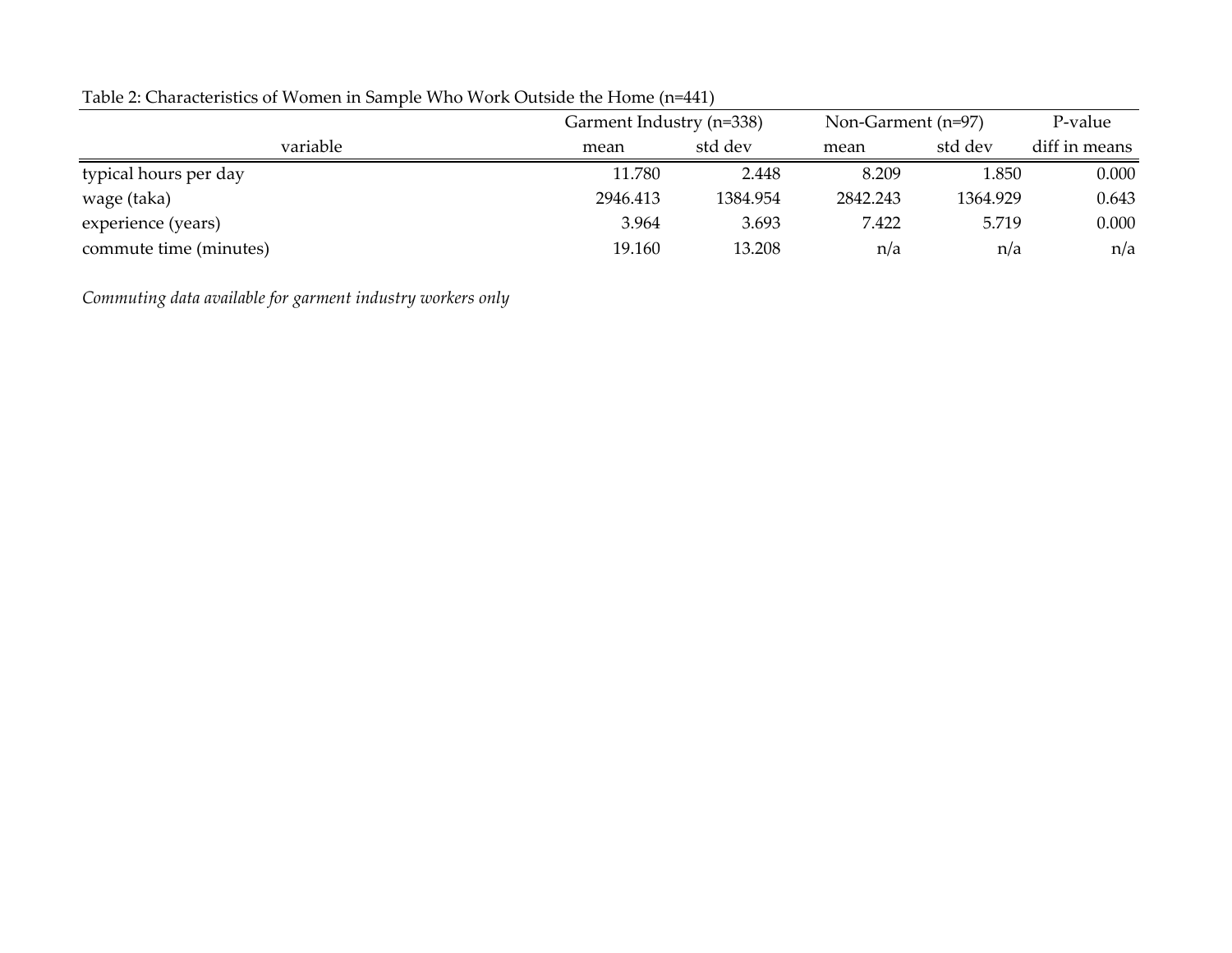|                                             | Dependent variable = 1(Ever Been Beaten) |             |            |             |           |  |  |
|---------------------------------------------|------------------------------------------|-------------|------------|-------------|-----------|--|--|
|                                             | (1)                                      | (2)         | (3)        | (4)         | (5)       |  |  |
| Work                                        | 0.017                                    | $-0.253***$ | $0.442**$  | $0.119***$  | $0.207*$  |  |  |
|                                             | [0.036]                                  | [0.078]     | [0.181]    | [0.045]     | [0.124]   |  |  |
| Age                                         |                                          | $0.003*$    |            |             |           |  |  |
|                                             |                                          | [0.001]     |            |             |           |  |  |
| Work X Age                                  |                                          | $0.011***$  |            |             |           |  |  |
|                                             |                                          | [0.003]     |            |             |           |  |  |
| Age First Marriage                          |                                          |             | $-0.008$   |             |           |  |  |
|                                             |                                          |             | [0.006]    |             |           |  |  |
| Work X Age First Marriage                   |                                          |             | $-0.026**$ |             |           |  |  |
|                                             |                                          |             | [0.012]    |             |           |  |  |
| Education                                   |                                          |             |            | $-0.015***$ |           |  |  |
|                                             |                                          |             |            | [0.005]     |           |  |  |
| Work X Education                            |                                          |             |            | $-0.021***$ |           |  |  |
|                                             |                                          |             |            | [0.008]     |           |  |  |
| Migrant                                     |                                          |             |            |             | 0.035     |  |  |
|                                             |                                          |             |            |             | [0.044]   |  |  |
| Work X Migrant                              |                                          |             |            |             | $-0.190*$ |  |  |
|                                             |                                          |             |            |             | [0.115]   |  |  |
| Work X Migrant X Began Work After Migrating |                                          |             |            |             | 0.007     |  |  |
|                                             |                                          |             |            |             | [0.044]   |  |  |
|                                             |                                          |             |            |             |           |  |  |
| Observations                                | 1,322                                    | 1,322       | 1,321      | 1,322       | 1,321     |  |  |

Table 3: Probit Estimates of relationship between Wife Characteristics and Domestic Violence

*Standard errors in brackets, clustered at the level of the village. \*\*\* p<0.01, \*\* p<0.05, \* p<0.1*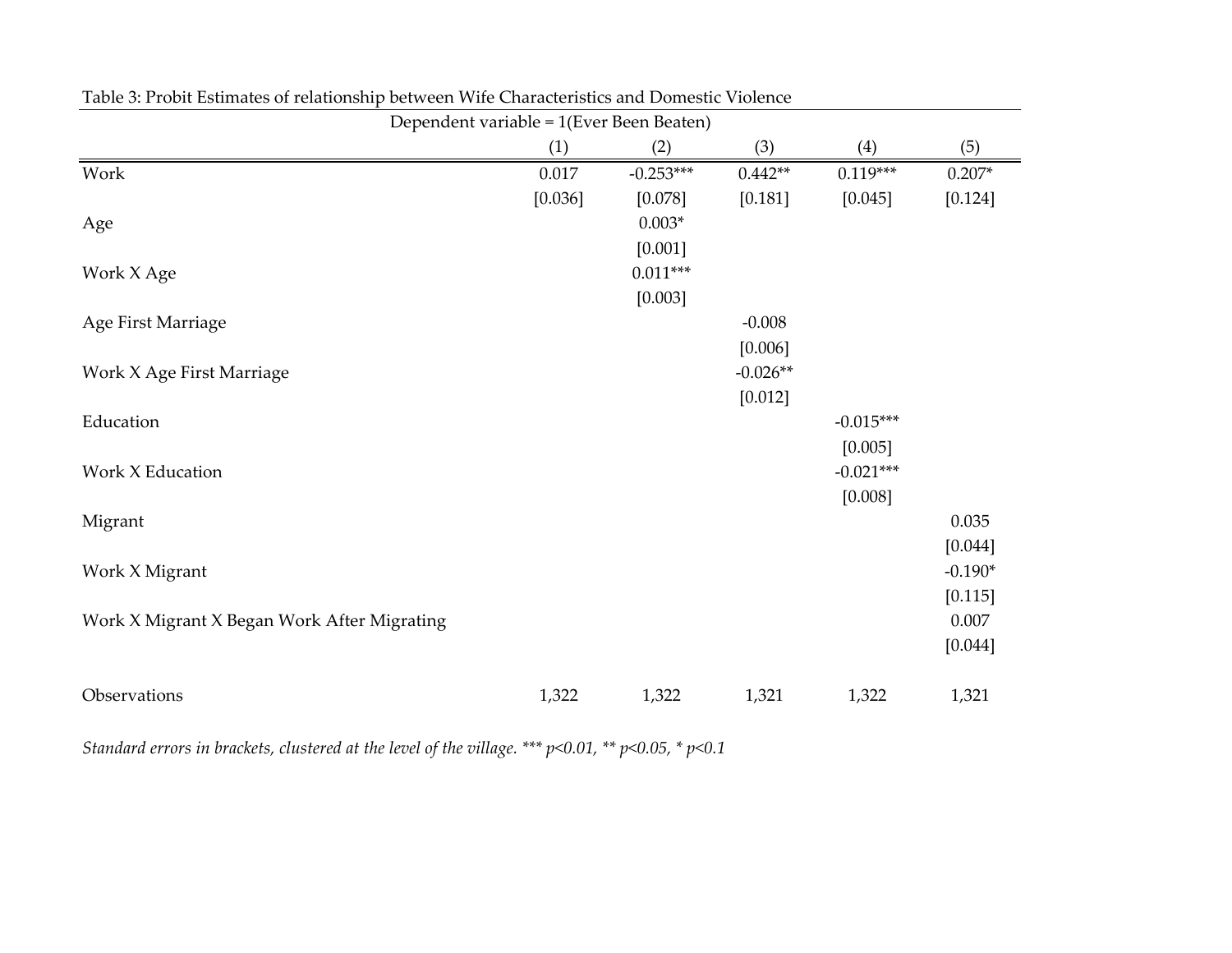| Dependent Variable        | Consults on HH                            | Need                          | Permission to | Composite  |
|---------------------------|-------------------------------------------|-------------------------------|---------------|------------|
|                           | decisions                                 | Permission                    | buy for Self  | Autonomy   |
|                           |                                           |                               |               |            |
| <b>Estimation Method</b>  |                                           | Ordered Probit Ordered Probit | Probit        | <b>OLS</b> |
|                           | (1)                                       | (2)                           | (3)           | (4)        |
|                           | Panel A: Average Effects of Work          |                               |               |            |
| Work                      | $0.216**$                                 | $0.415***$                    | $0.128***$    | $0.590***$ |
|                           | [0.087]                                   | [0.095]                       | [0.032]       | [0.115]    |
|                           |                                           |                               |               |            |
| Observations              | 1,284                                     | 1,321                         | 1,321         | 1,284      |
|                           |                                           |                               |               |            |
|                           | Panel B: Interaction with Age at Marriage |                               |               |            |
| Work                      | $-0.100$                                  | 0.404                         | 0.215         | 0.659      |
|                           | [0.462]                                   | [0.516]                       | [0.203]       | [0.791]    |
| Age First Marriage        | 0.020                                     | 0.016                         | $0.011*$      | $0.038*$   |
|                           | [0.014]                                   | [0.013]                       | [0.006]       | [0.019]    |
| Work X Age First Marriage | 0.018                                     | 0.000                         | $-0.006$      | $-0.005$   |
|                           | [0.027]                                   | [0.030]                       | [0.014]       | [0.046]    |
|                           |                                           |                               |               |            |
| Observations              | 1,284                                     | 1,321                         | 1,321         | 1,284      |
|                           |                                           |                               |               |            |
|                           | Panel C: Interaction with Education       |                               |               |            |
| Work                      | 0.140                                     | $0.545***$                    | $0.151***$    | $0.748***$ |
|                           | [0.108]                                   | [0.129]                       | [0.043]       | [0.151]    |
| Education                 | $0.040***$                                | $0.044***$                    | $0.020***$    | $0.079***$ |
|                           | [0.010]                                   | [0.011]                       | [0.005]       | [0.015]    |
| Work X Education          | 0.011                                     | $-0.035**$                    | $-0.009$      | $-0.047**$ |
|                           | [0.020]                                   | [0.016]                       | [0.008]       | [0.020]    |
| Observations              | 1,284                                     | 1,321                         | 1,321         | 1,284      |
|                           |                                           |                               |               |            |

Table 4: Autonomy Measures

*Consults on HH decisions: 0 = never; 1 = sometimes; 2 = often; 3 = always*

*Need permission: 0 = need permission for a purchase of even 100 taka*

 *1 = need permission for a purchase of 300 taka but not 100 taka*

 *2 = do not need permission even for purchases over 300 taka*

*Permission to buy for self: 0 = yes; 1 = no*

*Composite autonomy: first principal component taken from principal component analysis that includes all three autonomy variables, where categorical variables converted into a series of dummies (e.g. consults on hh decisions at least sometimes; consults on hh decisions at least often; consults on hh decisions always)*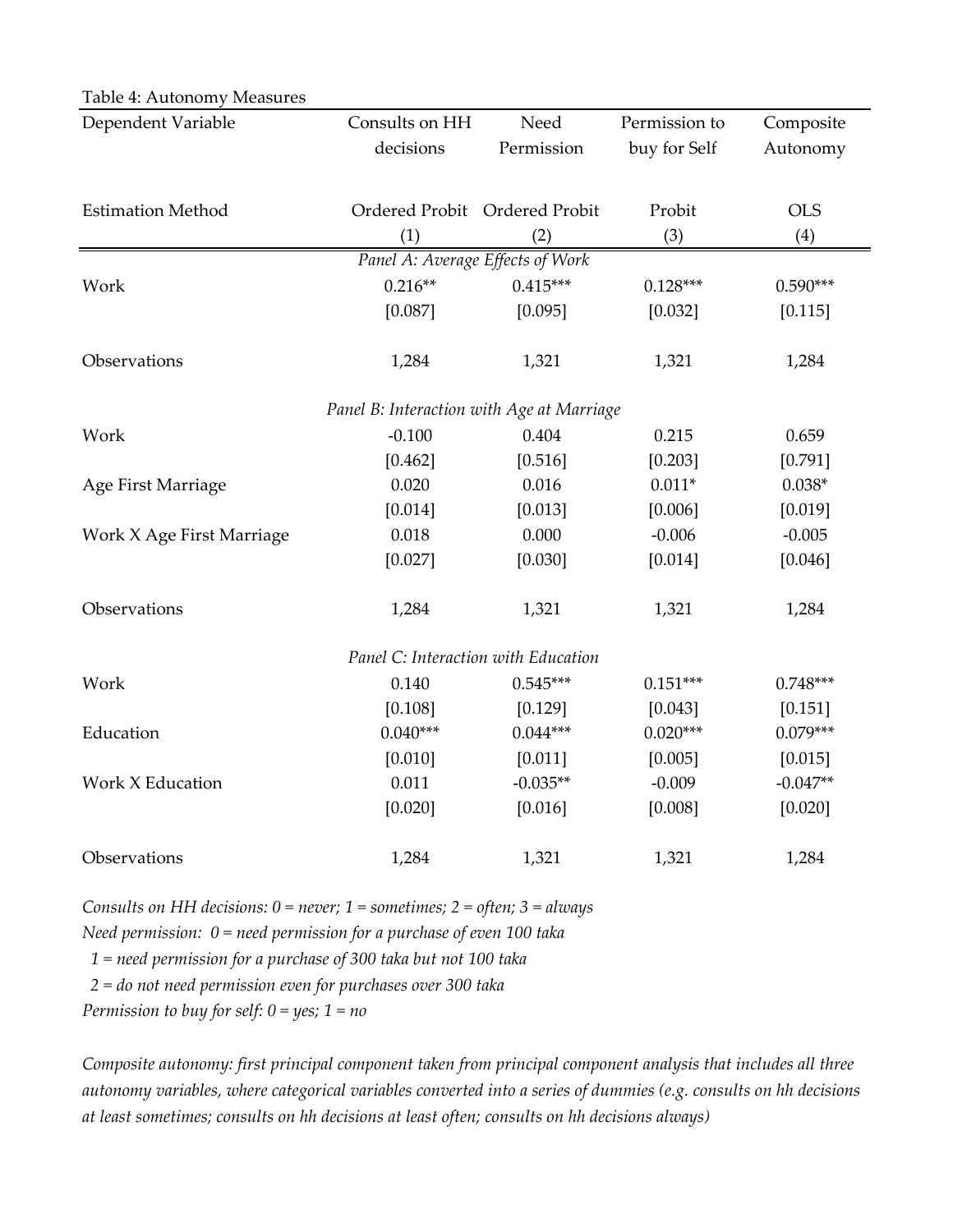| Dependent variable = 1(Ever Been Beaten) |           |             |          |          |
|------------------------------------------|-----------|-------------|----------|----------|
|                                          | (1)       | (2)         | (3)      | (4)      |
| Work                                     | $0.374*$  | $0.111**$   | $-0.075$ | $-0.078$ |
|                                          | [0.193]   | [0.046]     | [0.060]  | [0.060]  |
| Age First Marriage                       | $-0.008$  |             |          |          |
|                                          | [0.006]   |             |          |          |
| Work X Age First Marriage                | $-0.024*$ |             |          |          |
|                                          | [0.012]   |             |          |          |
| Age Difference Husband-Wife              | 0.000     |             |          |          |
|                                          | [0.003]   |             |          |          |
| Work X Age Difference                    | 0.006     |             |          |          |
|                                          | [0.006]   |             |          |          |
| Education                                |           | $-0.017***$ |          |          |
|                                          |           | [0.005]     |          |          |
| Work X Education                         |           | $-0.021**$  |          |          |
|                                          |           | [0.009]     |          |          |
| <b>Education Difference Husband-Wife</b> |           | $-0.006$    |          |          |
|                                          |           | [0.005]     |          |          |
| Work X Education Difference Husband-Wife |           | 0.002       |          |          |
|                                          |           | [0.008]     |          |          |
| Husband Work                             |           |             | $-0.028$ | $-0.031$ |
|                                          |           |             | [0.034]  | [0.034]  |
| Work X Husband Work                      |           |             | $0.108*$ | 0.060    |
|                                          |           |             | [0.063]  | [0.081]  |
| Work X Husband Work                      |           |             |          | 0.056    |
| X Relative Wage Wife/Husband             |           |             |          | [0.064]  |
|                                          |           |             |          |          |
| Observations                             | 1,320     | 1,215       | 1,215    | 1,215    |

Table 5: Husband Characteristics

*Standard errors in brackets, clustered at the level of the village. \*\*\* p<0.01, \*\* p<0.05, \* p<0.1. Columns 2 and 3 lose sample size because the education variable is unavailable if husband was away from hh at the time of the survey and thus not classified as a hh member and surveyed*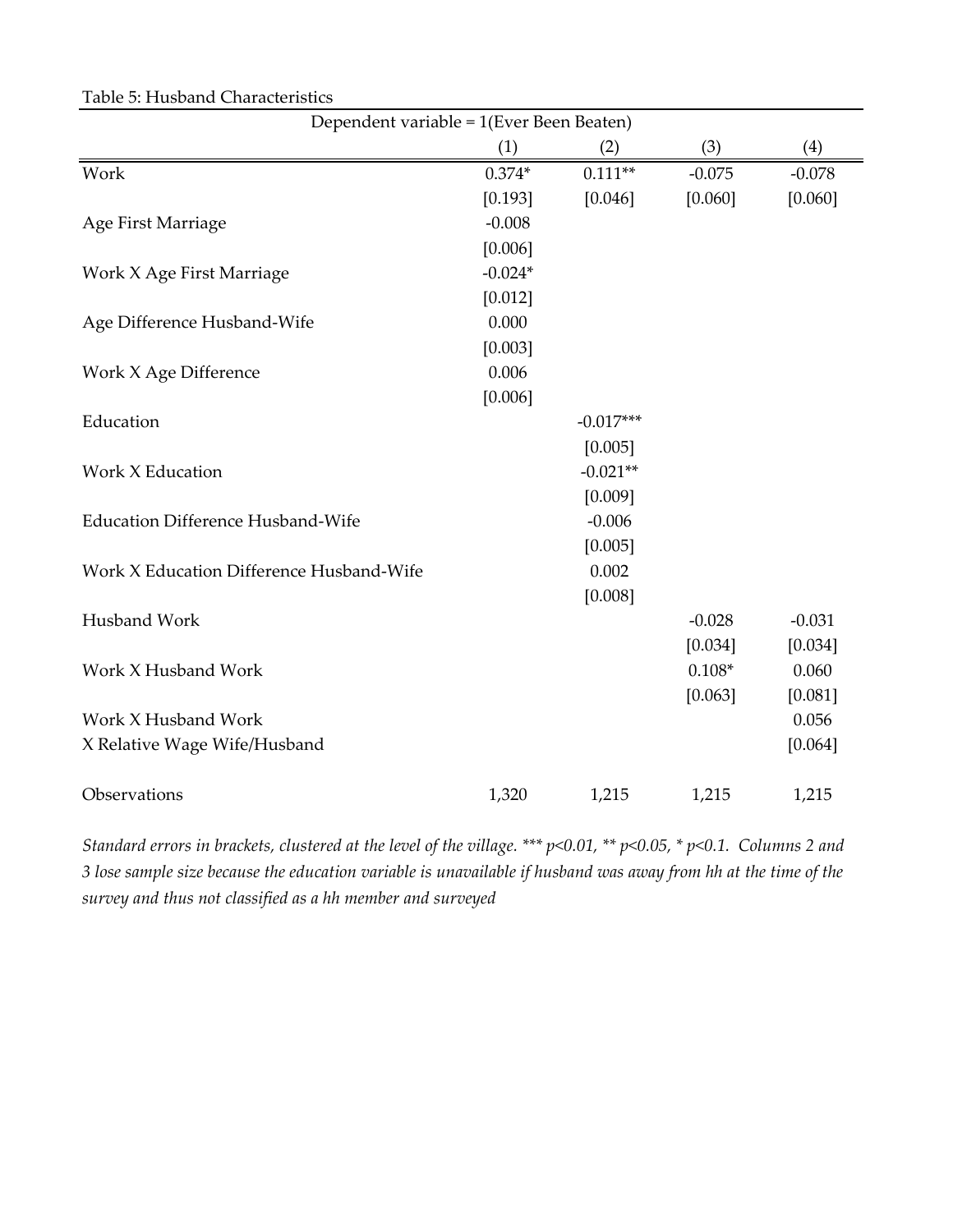|                                  | Dependent variable = 1(Ever Been Beaten) |           |            |            |             |             |
|----------------------------------|------------------------------------------|-----------|------------|------------|-------------|-------------|
|                                  | (1)                                      | (2)       | (3)        | (4)        | (5)         | (6)         |
| Work                             | $-0.218$                                 | $0.392**$ | 0.099      | $0.565**$  | $-0.280$    | 0.087       |
|                                  | [0.273]                                  | [0.196]   | [0.351]    | [0.220]    | [0.235]     | [0.219]     |
| Log(HH income)                   | $-0.003$                                 |           | $-0.002$   |            | $-0.003$    |             |
|                                  | [0.005]                                  |           | [0.005]    |            | [0.005]     |             |
| Work X Log(HH income)            | 0.029                                    |           | 0.041      |            | 0.048       |             |
|                                  | [0.035]                                  |           | [0.034]    |            | [0.031]     |             |
| Log(HH income per capita)        |                                          | $-0.006$  |            | $-0.004$   |             | $-0.004$    |
|                                  |                                          | [0.006]   |            | [0.006]    |             | [0.006]     |
| Work X Log(HH income per capita) |                                          | $-0.047*$ |            | $-0.019$   |             | 0.005       |
|                                  |                                          | [0.027]   |            | [0.027]    |             | [0.029]     |
| Age First Marriage               |                                          |           | $-0.008$   | $-0.008$   |             |             |
|                                  |                                          |           | [0.006]    | [0.006]    |             |             |
| Work X Age First Marriage        |                                          |           | $-0.026**$ | $-0.025**$ |             |             |
|                                  |                                          |           | [0.012]    | [0.012]    |             |             |
| Education                        |                                          |           |            |            | $-0.015***$ | $-0.015***$ |
|                                  |                                          |           |            |            | [0.005]     | [0.005]     |
| Work X Education                 |                                          |           |            |            | $-0.021***$ | $-0.021***$ |
|                                  |                                          |           |            |            | [0.008]     | [0.008]     |
| Observations                     | 1,324                                    | 1,324     | 1,323      | 1,323      | 1,324       | 1,324       |

#### Table 6: Household current income

*Standard errors in brackets, clustered at the level of the village. \*\*\* p<0.01, \*\* p<0.05, \* p<0.1. Income is calculated by taking the sum of wage income of each household member (using the average between reported income in good and bad months if these values are different), and profit from household enterprise and agriculture (subtracting total costs from revenues for each enterprise run by or crop grown by the household)*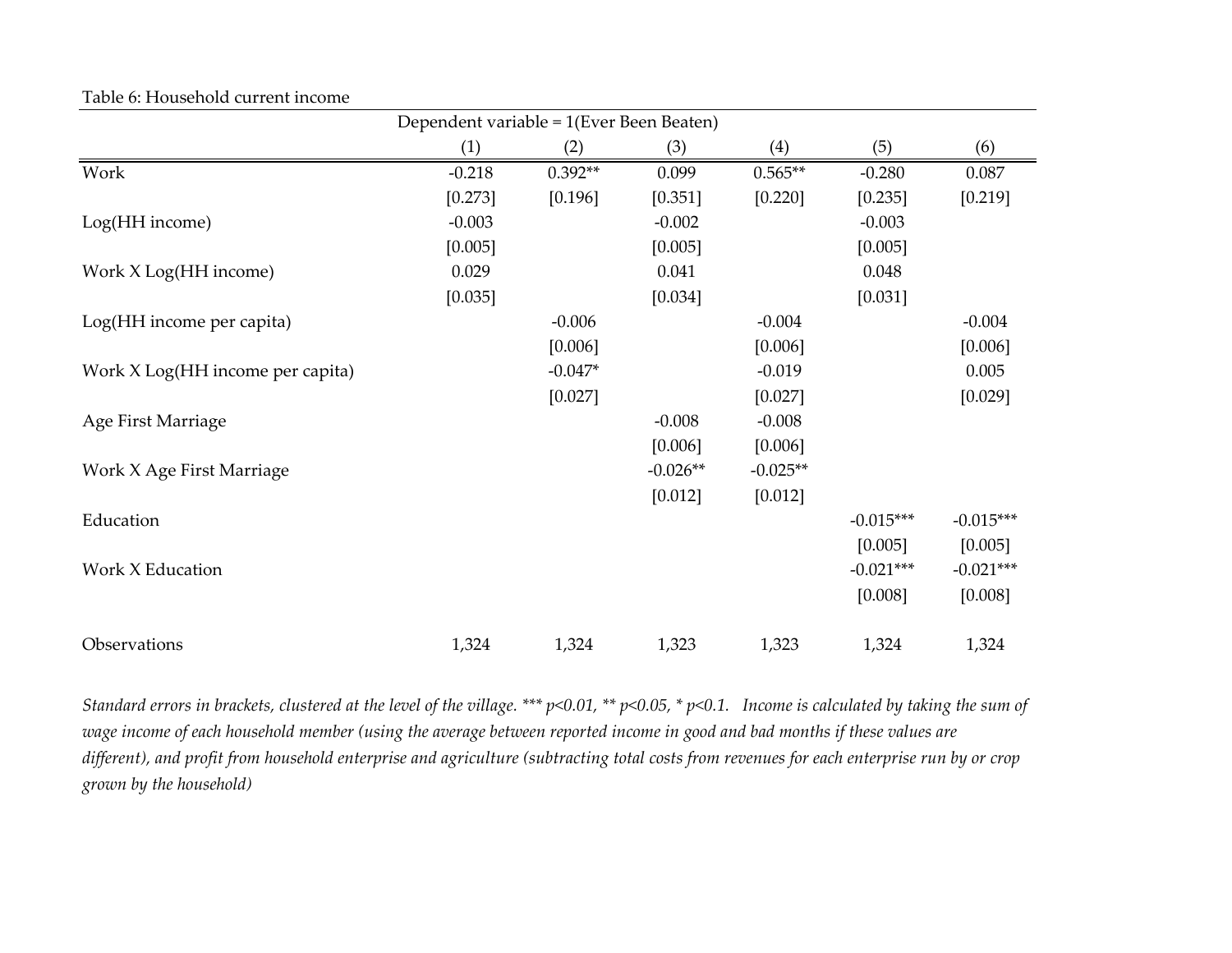|                                  | Dependent variable = 1(Ever Been Beaten) |            |             |             |            |            |
|----------------------------------|------------------------------------------|------------|-------------|-------------|------------|------------|
|                                  | (1)                                      | (2)        | (3)         | (4)         | (5)        | (6)        |
| Work                             | 0.186                                    | 0.214      | 0.115       | 0.136       | $0.530***$ | $0.526***$ |
|                                  | [0.170]                                  | [0.164]    | [0.176]     | [0.168]     | [0.200]    | [0.200]    |
| Log(HH assets)                   | $-0.017**$                               |            | $-0.015*$   |             | $-0.017**$ |            |
|                                  | [0.009]                                  |            | [0.008]     |             | [0.008]    |            |
| Work X Log(HH assets)            | $-0.016$                                 |            | $-0.002$    |             | $-0.012$   |            |
|                                  | [0.014]                                  |            | [0.015]     |             | [0.015]    |            |
| Log(HH assets per capita)        |                                          | $-0.021**$ |             | $-0.017**$  |            | $-0.021**$ |
|                                  |                                          | [0.009]    |             | [0.009]     |            | [0.009]    |
| Work X Log(HH assets per capita) |                                          | $-0.02$    |             | $-0.004$    |            | $-0.014$   |
|                                  |                                          | [0.016]    |             | [0.016]     |            | [0.016]    |
| Age First Marriage               |                                          |            | $-0.015***$ | $-0.014***$ |            |            |
|                                  |                                          |            | [0.005]     | [0.005]     |            |            |
| Work X Age First Marriage        |                                          |            | $-0.020**$  | $-0.019**$  |            |            |
|                                  |                                          |            | [0.008]     | [0.008]     |            |            |
| Education                        |                                          |            |             |             | $-0.009$   | $-0.008$   |
|                                  |                                          |            |             |             | [0.006]    | [0.006]    |
| Work X Education                 |                                          |            |             |             | $-0.025**$ | $-0.024*$  |
|                                  |                                          |            |             |             | [0.012]    | [0.012]    |
| Observations                     | 1,324                                    | 1,324      | 1,324       | 1,324       | 1,323      | 1,323      |

Table 7: Household assets

*Standard errors in brackets, clustered at the level of the village. \*\*\* p<0.01, \*\* p<0.05, \* p<0.1. Household assets are the sum of the current value of agricultural land, homestead land (including house), other real estate, rickshaw, cart/van, cows/buffaloes/goats, fan, radio/cassette player, tv, bicycle, wall/table clock, furniture, sewing machine, freezer, mobile phone, and other assets*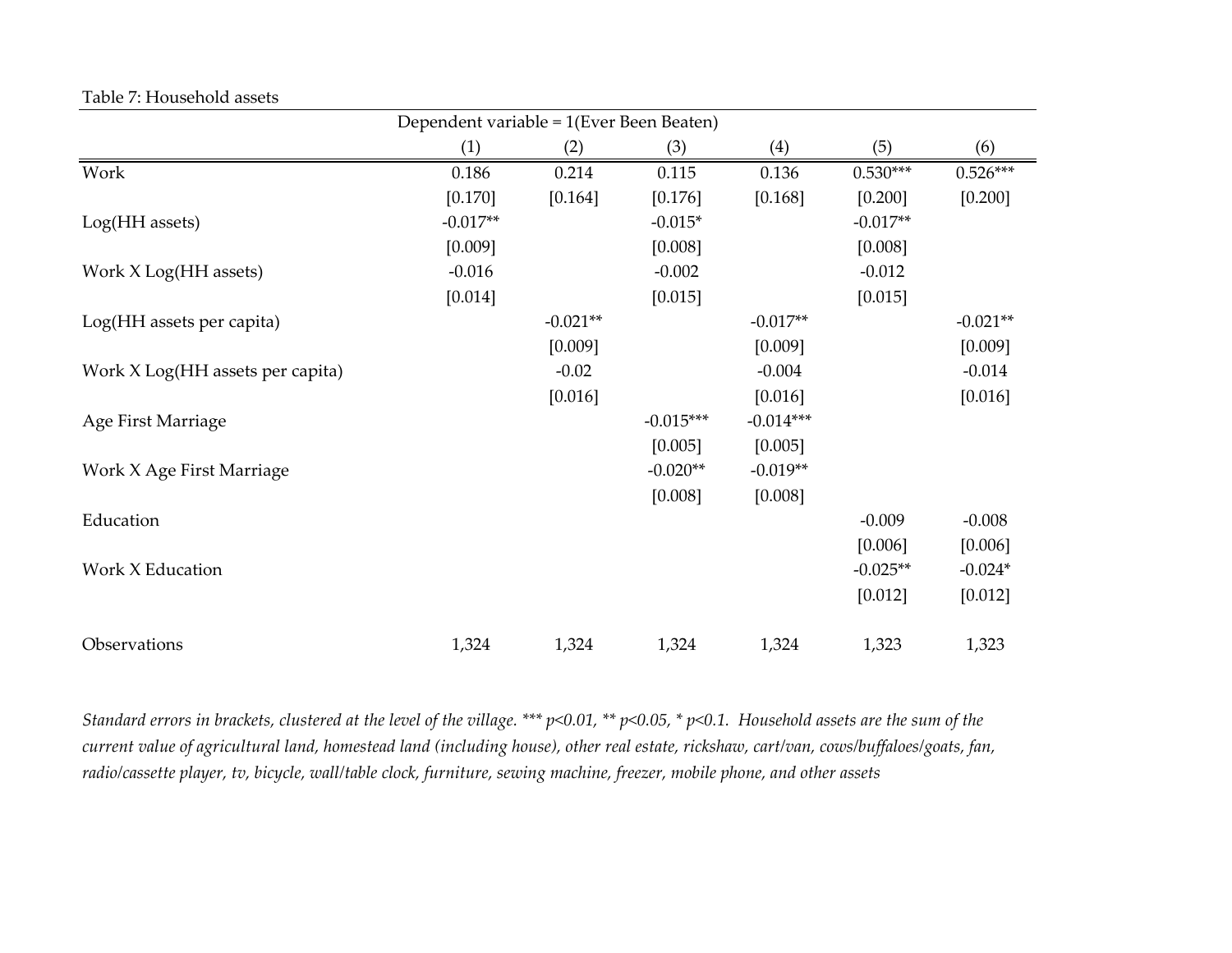| Dependent variable = 1(Reports that Domestic Violence is Ever Acceptable) |            |          |             |             |  |  |
|---------------------------------------------------------------------------|------------|----------|-------------|-------------|--|--|
|                                                                           | (1)        | (2)      | (3)         | (4)         |  |  |
| Work                                                                      |            | 0.157    |             | $-0.022$    |  |  |
|                                                                           |            | [0.146]  |             | [0.050]     |  |  |
| Age First Marriage                                                        | $-0.011**$ | $-0.008$ |             |             |  |  |
|                                                                           | [0.005]    | [0.005]  |             |             |  |  |
| Work X Age First Marriage                                                 |            | $-0.010$ |             |             |  |  |
|                                                                           |            | [0.010]  |             |             |  |  |
| Education                                                                 |            |          | $-0.011***$ | $-0.013***$ |  |  |
|                                                                           |            |          | [0.004]     | [0.004]     |  |  |
| Work X Education                                                          |            |          |             | 0.005       |  |  |
|                                                                           |            |          |             | [0.007]     |  |  |
| Observations                                                              | 1,330      | 1,318    | 1,319       | 1,319       |  |  |

Table 8: Whether Woman Reports Beating is Ever Acceptable

*Standard errors in brackets, clustered at the level of the village. \*\*\* p<0.01, \*\* p<0.05, \* p<0.1.*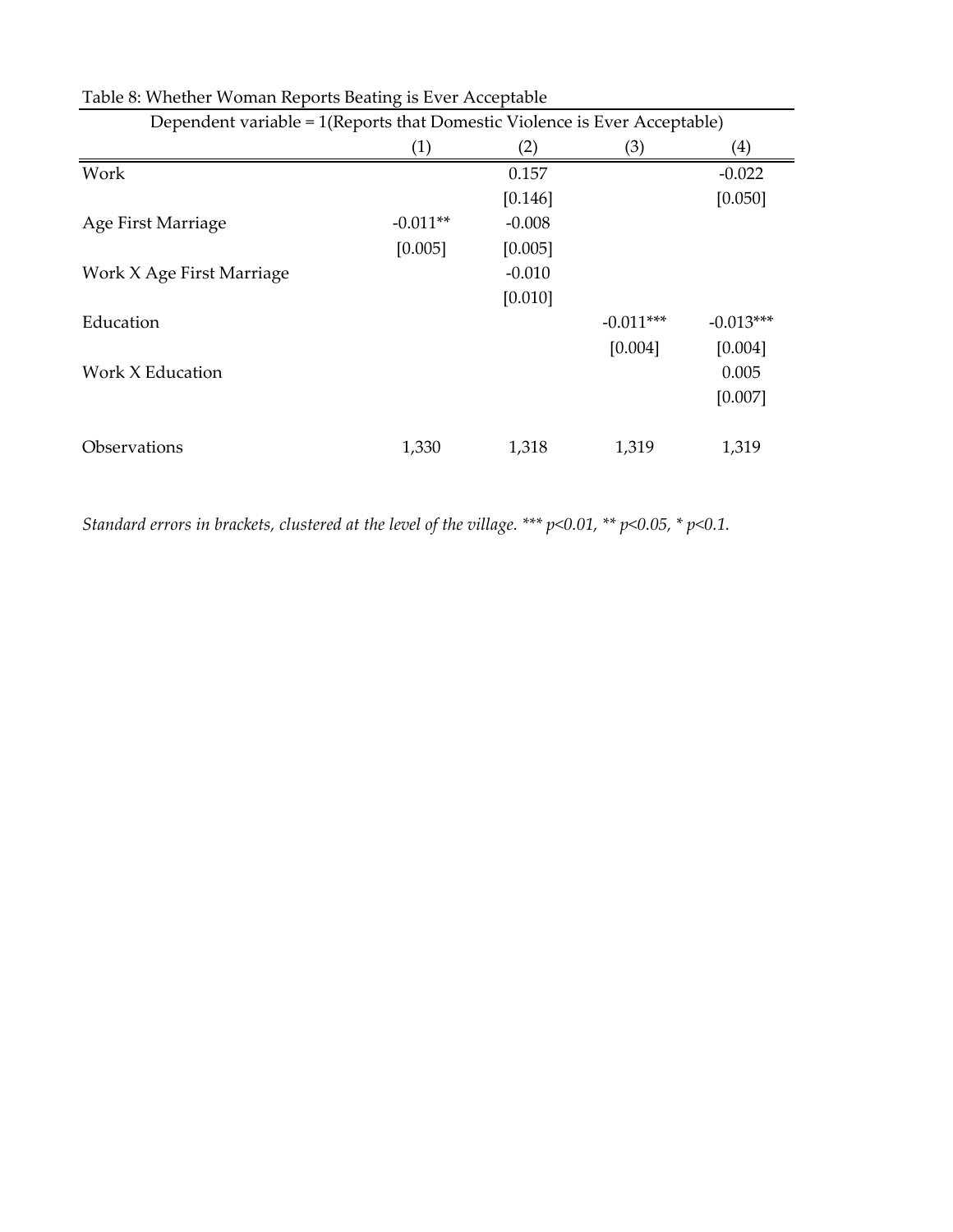| Dependent Variable                    | Log(wage)  | Log(wage)  | Positive          | Positive          |
|---------------------------------------|------------|------------|-------------------|-------------------|
|                                       |            |            | Relationship with | Relationship with |
|                                       |            |            | Management        | Management        |
| <b>Estimation Method</b>              | <b>OLS</b> | <b>OLS</b> | Ordered Probit    | Ordered Probit    |
|                                       | (1)        | (2)        | (3)               | (4)               |
| Ever Been Beaten                      | $-0.124*$  | 0.064      | 0.137             | $-0.071$          |
|                                       | [0.062]    | [0.272]    | [0.219]           | [0.794]           |
| Age First Marriage                    | 0.013      |            | $-0.023$          |                   |
|                                       | [0.008]    |            | [0.027]           |                   |
| Age First Marriage X Ever Been Beaten | $-0.006$   |            | 0.001             |                   |
|                                       | [0.017]    |            | [0.049]           |                   |
| Education                             |            | 0.011      |                   | 0.000             |
|                                       |            | [0.007]    |                   | [0.025]           |
| <b>Education X Ever Been Beaten</b>   |            | $0.032***$ |                   | $-0.043$          |
|                                       |            | [0.011]    |                   | [0.039]           |
| Observations                          | 467        | 467        | 359               | 359               |

Table 9: Domestic Violence and Job Quality

*Standard errors in brackets, clustered at the level of the village. \*\*\* p<0.01, \*\* p<0.05, \* p<0.1. Relationship with Management: 1 = excellent; 2 = good; 3 = okay; 4 = bad; 5 = very bad*